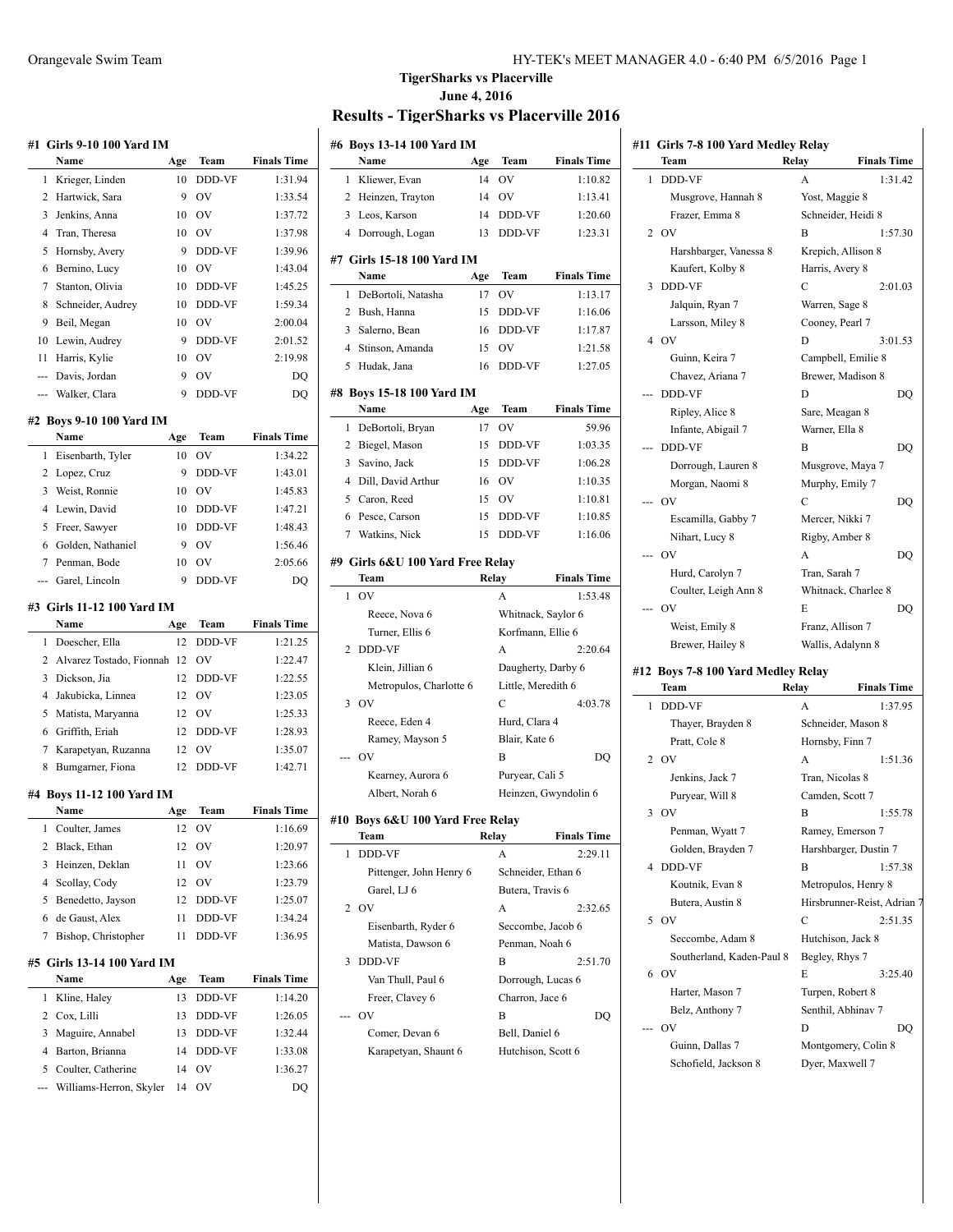|  |  |  |  |  | #13 Girls 9-10 100 Yard Medley Relay |  |
|--|--|--|--|--|--------------------------------------|--|
|--|--|--|--|--|--------------------------------------|--|

| 1<br><b>DDD-VF</b><br>1:13.33<br>A<br>Krieger, Hollyn 10<br>Hornsby, Avery 9<br>Benedetto, Caylee 10<br>Krieger, Linden 10<br>O <sub>V</sub><br>A<br>1:16.28<br>2<br>Hardenburgh, Ayla 9<br>Tran, Theresa 10<br>Alvarez Tostado, Mia 9<br>Jenkins, Anna 10<br><b>DDD-VF</b><br>3<br>1:27.72<br>В<br>Yost, Betsy 10<br>Cooney, Ona 9<br>Stanton, Olivia 10<br>Schneider, Audrey 10<br>O <sub>V</sub><br>C<br>4<br>1:31.89<br>Bernino, Lucy 10<br>Beil, Megan 10<br>Smith, Faith 10<br>Black, Cameron 10<br>5<br>O <sub>V</sub><br>B<br>1:33.23<br>Shaban, Hannah 10<br>Hartwick, Sara 9<br>Nihart, Allie 10<br>Alvarez Tostado, Zoe 9<br>DDD-VF<br>6<br>С<br>1:34.89<br>Hunter, Jocelyn 9<br>Koutnik, Alora 10<br>Larsson, Ebba 10<br>Lewin, Audrey 9<br><b>DDD-VF</b><br>7<br>D<br>1:38.93<br>Walker, Clara 9<br>Infante, Lillian 10<br>Warden, Madison 9<br>Stevens, Brooklind 10<br>OV<br>E<br>DO<br>Wallis, Ella 10<br>Mercado, Abigail 9<br>Rigby, Amanda 10<br>Pardo, Madalyn 10<br>OV<br>D<br>DQ<br>Ikemire, Seneca 9<br>Hooper, Presley 9<br>Sample, Hannah 10<br>Harris, Kylie 10<br>OV<br>F<br>DQ<br>Davis, Jordan 9<br>Franz, Courtney 10<br>Frewin, Elliot 10<br>Owen, Spring 9 | Team | Relay | <b>Finals Time</b> |
|--------------------------------------------------------------------------------------------------------------------------------------------------------------------------------------------------------------------------------------------------------------------------------------------------------------------------------------------------------------------------------------------------------------------------------------------------------------------------------------------------------------------------------------------------------------------------------------------------------------------------------------------------------------------------------------------------------------------------------------------------------------------------------------------------------------------------------------------------------------------------------------------------------------------------------------------------------------------------------------------------------------------------------------------------------------------------------------------------------------------------------------------------------------------------------------------|------|-------|--------------------|
|                                                                                                                                                                                                                                                                                                                                                                                                                                                                                                                                                                                                                                                                                                                                                                                                                                                                                                                                                                                                                                                                                                                                                                                            |      |       |                    |
|                                                                                                                                                                                                                                                                                                                                                                                                                                                                                                                                                                                                                                                                                                                                                                                                                                                                                                                                                                                                                                                                                                                                                                                            |      |       |                    |
|                                                                                                                                                                                                                                                                                                                                                                                                                                                                                                                                                                                                                                                                                                                                                                                                                                                                                                                                                                                                                                                                                                                                                                                            |      |       |                    |
|                                                                                                                                                                                                                                                                                                                                                                                                                                                                                                                                                                                                                                                                                                                                                                                                                                                                                                                                                                                                                                                                                                                                                                                            |      |       |                    |
|                                                                                                                                                                                                                                                                                                                                                                                                                                                                                                                                                                                                                                                                                                                                                                                                                                                                                                                                                                                                                                                                                                                                                                                            |      |       |                    |
|                                                                                                                                                                                                                                                                                                                                                                                                                                                                                                                                                                                                                                                                                                                                                                                                                                                                                                                                                                                                                                                                                                                                                                                            |      |       |                    |
|                                                                                                                                                                                                                                                                                                                                                                                                                                                                                                                                                                                                                                                                                                                                                                                                                                                                                                                                                                                                                                                                                                                                                                                            |      |       |                    |
|                                                                                                                                                                                                                                                                                                                                                                                                                                                                                                                                                                                                                                                                                                                                                                                                                                                                                                                                                                                                                                                                                                                                                                                            |      |       |                    |
|                                                                                                                                                                                                                                                                                                                                                                                                                                                                                                                                                                                                                                                                                                                                                                                                                                                                                                                                                                                                                                                                                                                                                                                            |      |       |                    |
|                                                                                                                                                                                                                                                                                                                                                                                                                                                                                                                                                                                                                                                                                                                                                                                                                                                                                                                                                                                                                                                                                                                                                                                            |      |       |                    |
|                                                                                                                                                                                                                                                                                                                                                                                                                                                                                                                                                                                                                                                                                                                                                                                                                                                                                                                                                                                                                                                                                                                                                                                            |      |       |                    |
|                                                                                                                                                                                                                                                                                                                                                                                                                                                                                                                                                                                                                                                                                                                                                                                                                                                                                                                                                                                                                                                                                                                                                                                            |      |       |                    |
|                                                                                                                                                                                                                                                                                                                                                                                                                                                                                                                                                                                                                                                                                                                                                                                                                                                                                                                                                                                                                                                                                                                                                                                            |      |       |                    |
|                                                                                                                                                                                                                                                                                                                                                                                                                                                                                                                                                                                                                                                                                                                                                                                                                                                                                                                                                                                                                                                                                                                                                                                            |      |       |                    |
|                                                                                                                                                                                                                                                                                                                                                                                                                                                                                                                                                                                                                                                                                                                                                                                                                                                                                                                                                                                                                                                                                                                                                                                            |      |       |                    |
|                                                                                                                                                                                                                                                                                                                                                                                                                                                                                                                                                                                                                                                                                                                                                                                                                                                                                                                                                                                                                                                                                                                                                                                            |      |       |                    |
|                                                                                                                                                                                                                                                                                                                                                                                                                                                                                                                                                                                                                                                                                                                                                                                                                                                                                                                                                                                                                                                                                                                                                                                            |      |       |                    |
|                                                                                                                                                                                                                                                                                                                                                                                                                                                                                                                                                                                                                                                                                                                                                                                                                                                                                                                                                                                                                                                                                                                                                                                            |      |       |                    |
|                                                                                                                                                                                                                                                                                                                                                                                                                                                                                                                                                                                                                                                                                                                                                                                                                                                                                                                                                                                                                                                                                                                                                                                            |      |       |                    |
|                                                                                                                                                                                                                                                                                                                                                                                                                                                                                                                                                                                                                                                                                                                                                                                                                                                                                                                                                                                                                                                                                                                                                                                            |      |       |                    |
|                                                                                                                                                                                                                                                                                                                                                                                                                                                                                                                                                                                                                                                                                                                                                                                                                                                                                                                                                                                                                                                                                                                                                                                            |      |       |                    |
|                                                                                                                                                                                                                                                                                                                                                                                                                                                                                                                                                                                                                                                                                                                                                                                                                                                                                                                                                                                                                                                                                                                                                                                            |      |       |                    |
|                                                                                                                                                                                                                                                                                                                                                                                                                                                                                                                                                                                                                                                                                                                                                                                                                                                                                                                                                                                                                                                                                                                                                                                            |      |       |                    |
|                                                                                                                                                                                                                                                                                                                                                                                                                                                                                                                                                                                                                                                                                                                                                                                                                                                                                                                                                                                                                                                                                                                                                                                            |      |       |                    |
|                                                                                                                                                                                                                                                                                                                                                                                                                                                                                                                                                                                                                                                                                                                                                                                                                                                                                                                                                                                                                                                                                                                                                                                            |      |       |                    |
|                                                                                                                                                                                                                                                                                                                                                                                                                                                                                                                                                                                                                                                                                                                                                                                                                                                                                                                                                                                                                                                                                                                                                                                            |      |       |                    |
|                                                                                                                                                                                                                                                                                                                                                                                                                                                                                                                                                                                                                                                                                                                                                                                                                                                                                                                                                                                                                                                                                                                                                                                            |      |       |                    |
|                                                                                                                                                                                                                                                                                                                                                                                                                                                                                                                                                                                                                                                                                                                                                                                                                                                                                                                                                                                                                                                                                                                                                                                            |      |       |                    |
|                                                                                                                                                                                                                                                                                                                                                                                                                                                                                                                                                                                                                                                                                                                                                                                                                                                                                                                                                                                                                                                                                                                                                                                            |      |       |                    |
|                                                                                                                                                                                                                                                                                                                                                                                                                                                                                                                                                                                                                                                                                                                                                                                                                                                                                                                                                                                                                                                                                                                                                                                            |      |       |                    |

### **#14 Boys 9-10 100 Yard Medley Relay**

|   | Team                 | Relay             | <b>Finals Time</b> |
|---|----------------------|-------------------|--------------------|
| 1 | <b>DDD-VF</b>        | A                 | 1:23.69            |
|   | Freer, Sawyer 10     | Lewin, David 10   |                    |
|   | Thayer, Truit 10     | Murphy, Carson 10 |                    |
|   | 2 OV                 | A                 | 1:29.23            |
|   | Mercer, Brandon 9    | Ramey, Benson 10  |                    |
|   | Eisenbarth, Tyler 10 | Durgin, Elijah 10 |                    |
| 3 | <b>DDD-VF</b>        | B                 | 1:33.37            |
|   | Garel, Lincoln 9     | Lopez, Cruz 9     |                    |
|   | Cleveland, Sam 9     | Owen, Stephen 9   |                    |
| 4 | O <sub>V</sub>       | C                 | 1:42.10            |
|   | Dover, Andrew 9      | Smith, Brennan 10 |                    |
|   | Golden, Nathaniel 9  | Cook, Micah 9     |                    |
| 5 | O <sub>V</sub>       | B                 | 1:51.25            |
|   | Deen, Coen 9         | Weist, Ronnie 10  |                    |
|   | Penman, Bode 10      | Belz, Andrew 10   |                    |
|   | <b>DDD-VF</b>        | C                 | DO                 |
|   | Reusch, Aaron 10     | Griffith, Brady 9 |                    |
|   | Loeprich, Ian 9      | Romig, Jason 10   |                    |
|   | OV                   | D                 | DO                 |
|   | Pardo, Joseph 9      | Winchell, Nate 9  |                    |
|   | Camden, Sean 9       | Conlon, Reece 9   |                    |
|   |                      |                   |                    |

### **TigerSharks vs Placerville June 4, 2016**

# **Results - TigerSharks vs Placerville 2016**

|   | #15 Girls 11-12 200 Yard Medley Relay<br>Team<br>Relay<br><b>Finals Time</b> |       |                          |  |
|---|------------------------------------------------------------------------------|-------|--------------------------|--|
|   | OV                                                                           |       |                          |  |
| 1 |                                                                              | A     | 2:32.18                  |  |
|   | Karapetyan, Ruzanna 12                                                       |       | Jakubicka, Linnea 12     |  |
|   | Alvarez Tostado, Fionnah 1                                                   |       | Matista, Maryanna 12     |  |
| 2 | DDD-VF                                                                       | A     | 2:35.56                  |  |
|   | Folsom, Elisha 12                                                            |       | Dickson, Jia 12          |  |
|   | Doescher, Ella 12                                                            |       | Kline, Morgan 11         |  |
| 3 | OV                                                                           | В     | 2:46.51                  |  |
|   | Bernino, Hannah 12                                                           |       | Caron, Ava 12            |  |
|   | Solis, Luisa 12                                                              |       | Cammarota, Emma 11       |  |
| 4 | DDD-VF                                                                       | В     | 2:58.95                  |  |
|   | Griffith, Eriah 12                                                           |       | Morgan, Mallory 11       |  |
|   | Forgy, Sheridan 11                                                           |       | Romig, Calen 11          |  |
| 5 | <b>OV</b>                                                                    | С     | 3:14.50                  |  |
|   | Ryan, Paige 12                                                               |       | Brackett, Christalina 11 |  |
|   | Kliewer, Shay 11                                                             |       | Fish, Josephine 12       |  |
|   | DDD-VF                                                                       | C     | DQ                       |  |
|   | Cleveland, Abigail 11                                                        |       | Cantwell, Melissa 11     |  |
|   | Pittman, Myra 11                                                             |       | Bumgarner, Fiona 12      |  |
|   | #16 Boys 11-12 200 Yard Medley Relay                                         |       |                          |  |
|   | Team                                                                         | Relay | <b>Finals Time</b>       |  |
| 1 | OV                                                                           | A     | 2:27.17                  |  |
|   | Scollay, Cody 12                                                             |       | Coulter, James 12        |  |
|   | Black, Ethan 12                                                              |       | Williams, Cole 11        |  |
| 2 | DDD-VF                                                                       | A     | 2:44.54                  |  |
|   | Owen, Daniel 12                                                              |       | de Gaust, Alex 11        |  |
|   | Benedetto, Jayson 12                                                         |       | Sallee, Benjamin 11      |  |
| 3 | OV                                                                           | В     | 2:54.25                  |  |
|   | Penman, Logan 12                                                             |       | Matista, Matthew 11      |  |
|   | Heinzen, Deklan 11                                                           |       | Fear, Austin 11          |  |
| 4 | DDD-VF                                                                       | В     | 3:13.44                  |  |
|   | Maguire, Liam 11                                                             |       | Bishop, Christopher 11   |  |
|   | Nicita, Kai 11                                                               |       | Cox, Owen 11             |  |
| 5 | DDD-VF                                                                       | C     | 3:46.31                  |  |
|   | Bath, James 12                                                               |       | Johnson, Blake 11        |  |
|   | Carroll, Seamus 11                                                           |       | Rodgers, Donovan 11      |  |
|   | OV                                                                           | C     | DQ                       |  |
|   | Conlon, Riley 12                                                             |       | Labelle, Jacob 11        |  |
|   | Cahill, Patrick 12                                                           |       | Begley, Zane 11          |  |
|   | OV                                                                           | D     | DQ                       |  |
|   | Gabrielli, Marcello 11                                                       |       | Nihart, Chris 12         |  |
|   | Miller, Bob 11                                                               |       | Salerno, Elias 11        |  |
|   |                                                                              |       |                          |  |
|   | #17  Girls 13-14 200 Yard Medley Relay                                       |       |                          |  |
|   | Team                                                                         | Relay | <b>Finals Time</b>       |  |
| 1 | OV                                                                           | A     | 2:12.12                  |  |
|   | Hardenburgh, Alaina 14                                                       |       | Pagliaro, Greysha 14     |  |
|   | Williams-Herron, Skyler 14                                                   |       | Wilhelms, Isabella 13    |  |
| 2 | DDD-VF                                                                       | А     | 2:14.70                  |  |
|   | Kline, Haley 13                                                              |       | Atkins, Nihna 14         |  |
|   | Benedetto, Jaymie 14                                                         |       | Freer, Jordan 13         |  |
| 3 | DDD-VF                                                                       | С     | 2:34.27                  |  |
|   | Krieger, Sadie 13                                                            |       | Carroll, Quinn 14        |  |
|   | Sanders, Abby 13                                                             |       | Walker, Charlotte 13     |  |
|   |                                                                              |       |                          |  |

| 4        | DDD-VF                                 |          | В                     | 2:37.97                |
|----------|----------------------------------------|----------|-----------------------|------------------------|
|          | Cox, Lilli 13                          |          |                       | Lomatchinski, Kathy 14 |
|          | Barton, Brianna 14                     |          | Maguire, Annabel 13   |                        |
|          | OV                                     |          | В                     | DQ                     |
|          | Cook, Corrina 13                       |          | Weist, Julia 13       |                        |
|          | Pellegrini, Lizziee 14                 |          | Coulter, Catherine 14 |                        |
|          |                                        |          |                       |                        |
|          | #18 Boys 13-14 200 Yard Medley Relay   |          |                       |                        |
|          | Team                                   | Relay    |                       | <b>Finals Time</b>     |
| 1        | O <sub>V</sub>                         |          | B                     | 2:47.48                |
|          | Rosenberger, Vincent 14                |          |                       |                        |
|          | McCarthy, Gabriel 13                   |          | Olalde, Gabriel 13    |                        |
| ---      | OV                                     |          | A                     | DQ                     |
|          | Summerhays, Hunter 13                  |          | Heinzen, Trayton 14   |                        |
|          | Kliewer, Evan 14                       |          | Fish, Jackson 14      |                        |
|          | #19  Girls 15-18 200 Yard Medley Relay |          |                       |                        |
|          | Team                                   | Relay    |                       | <b>Finals Time</b>     |
| 1        | DDD-VF                                 |          | А                     | 2:09.85                |
|          | Bush, Hanna 15                         |          | Salerno, Bean 16      |                        |
|          | Bishop, Catherine 16                   |          | Maguire, Violet 16    |                        |
| 2        | OV                                     |          | A                     | 2:29.44                |
|          | Warren, Katelyn 17                     |          | Fish, Grace 15        |                        |
|          | DeBortoli, Natasha 17                  |          | Stinson, Amanda 15    |                        |
| 3        | DDD-VF                                 |          | B                     | 2:30.89                |
|          |                                        |          |                       |                        |
|          | Arnold, Katlyn 16                      |          |                       | Lomatchinski, Mary 16  |
|          | Hudak, Jana 16                         |          | Arnold, Jacqueline 16 |                        |
|          | #20 Boys 15-18 200 Yard Medley Relay   |          |                       |                        |
|          | Team                                   | Relay    |                       | <b>Finals Time</b>     |
| 1        | DDD-VF                                 |          | А                     | 1:52.63                |
|          |                                        |          |                       |                        |
|          | Neeley, Cam 18                         |          | Savino, Jack 15       |                        |
|          | Biegel, Mason 15                       |          | Pesce, Carson 15      |                        |
| 2        | OV                                     |          | A                     | 1:56.87                |
|          | Dill, David Arthur 16                  |          | DeBortoli, Bryan 17   |                        |
|          | Caron, Reed 15                         |          | Beilgard, Austin 16   |                        |
| 3        | DDD-VF                                 |          | B                     | 2:27.36                |
|          | Matthews, Garrett 16                   |          | Arnold, Brandon 16    |                        |
|          | Dunn, Brennan 17                       |          | Bumgarner, Isaac 16   |                        |
|          | OV                                     |          | В                     | DQ                     |
|          | Weist, David 15                        |          | DeBortoli, Zachary 18 |                        |
|          | Dalton, Christopher 16                 |          | Zapata, Wade 15       |                        |
|          |                                        |          |                       |                        |
|          | #21 Girls 6&U 25 Yard Free<br>Name     |          |                       | <b>Finals Time</b>     |
| 1        | Korfmann, Ellie                        | Age<br>6 | Team<br>OV            | 26.97                  |
| 2        | Turner, Ellis                          | 6        | OV                    | 27.20                  |
|          |                                        | 6        |                       |                        |
| 3<br>4   | Little, Meredith                       |          | DDD-VF                | 27.34                  |
|          | Albert, Norah                          | 6        | OV                    | 32.24                  |
| 5        | Reece, Nova                            | 6        | OV                    | 32.28                  |
| 6        | Whitnack, Saylor                       | 6        | OV<br>OV              | 32.55                  |
| 7        | Puryear, Cali                          | 5        |                       | 32.71                  |
| 8        | Metropulos, Charlotte                  | 6        | DDD-VF                | 32.74                  |
| 9        | Blair, Kate                            | 6        | OV                    | 34.28                  |
| 10       | Kearney, Aurora                        | 6        | OV                    | 35.05                  |
| 11       | Pratt, Carly                           | 5        | DDD-VF                | 35.92                  |
| 12       | Daugherty, Darby                       | 6        | DDD-VF                | 38.29                  |
| 13<br>14 | Heinzen, Gwyndolin<br>Klein, Jillian   | 6<br>6   | OV<br>DDD-VF          | 41.24<br>46.04         |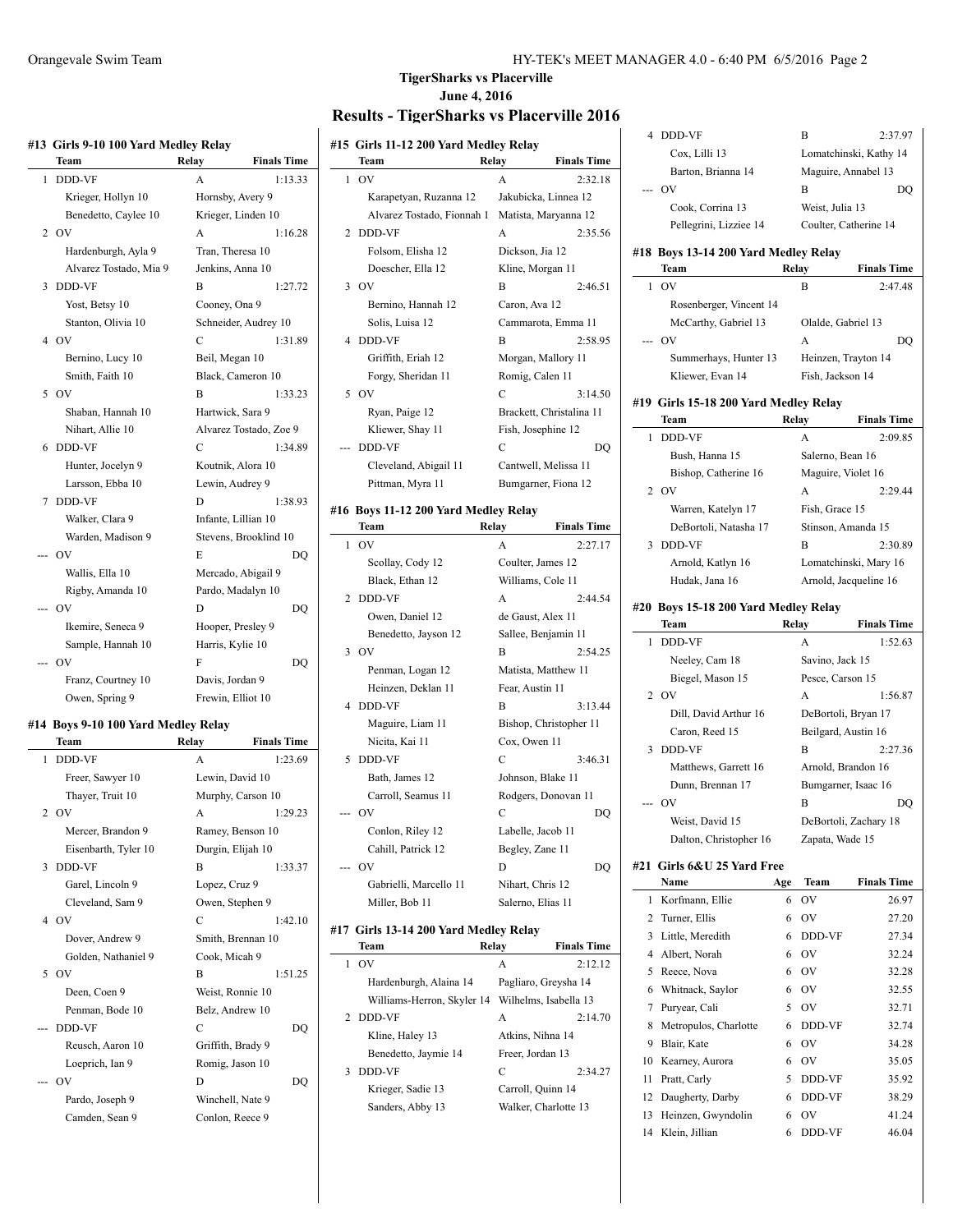|           | (#21 Girls 6&U 25 Yard Free)         |                |                |                    |
|-----------|--------------------------------------|----------------|----------------|--------------------|
| 15        | Sare, Kaylee                         | 6              | DDD-VF         | 51.34              |
| 16        | Hurd, Clara                          | 4              | O <sub>V</sub> | 1:02.95            |
| 17        | Harris, Addison                      | 4              | <b>OV</b>      | 1:19.81            |
| 18        | Ramey, Mayson                        | 5              | <b>OV</b>      | 1:28.69            |
| 19        | Reece, Eden                          | $\overline{4}$ | OV             | 1:30.68            |
| 20        | Weist, Sophia                        | 4              | OV             | 1:54.67            |
|           | #22 Boys 6&U 25 Yard Free            |                |                |                    |
|           | Name                                 | Age            | Team           | <b>Finals Time</b> |
| 1         | Popejoy, Gaige                       | 6              | DDD-VF         | 31.29              |
| 2         | Butera, Travis                       | 6              | DDD-VF         | 33.47              |
| 3         | Penman, Noah                         | 6              | OV             | 33.87              |
| 4         | Pittenger, John Henry                | 6              | DDD-VF         | 34.02              |
| 5         | Matista, Dawson                      | 6              | OV             | 36.31              |
| 6         | Van Thull, Paul                      | 6              | DDD-VF         | 37.13              |
| 7         | Seccombe, Jacob                      | 6              | OV             | 38.57              |
| 8         | Eisenbarth, Ryder                    | 6              | <b>OV</b>      | 39.32              |
| 9         | Charron, Jace                        | 6              | DDD-VF         | 40.68              |
| 10        | Garel, LJ                            | 6              | DDD-VF         | 40.76              |
| 11        | Comer, Devan                         | 6              | OV             | 41.08              |
| 12        | Schneider, Ethan                     | 6              | DDD-VF         | 42.13              |
| 13        | Dorrough, Lucas                      | 6              | DDD-VF         | 42.99              |
| 14        | Hutchison, Scott                     | 6              | OV             | 46.51              |
| 15        | Bell, Daniel                         | 6              | <b>OV</b>      | 51.01              |
| 16        | Karapetyan, Shaunt                   | 6              | OV             | 54.15              |
| 17        | Freer, Clavey                        | 6              | DDD-VF         | 56.18              |
| 18        | Questo, Colin                        | 3              | <b>OV</b>      | 1:19.53            |
|           |                                      |                |                |                    |
|           |                                      | 5              | OV             |                    |
| 19<br>--- | Harris, Trevor                       | 6              | OV             | 2:34.15            |
|           | Weist, Christian                     |                |                | DQ                 |
|           | #23 Girls 7-8 25 Yard Free<br>Name   | Age            | Team           | <b>Finals Time</b> |
| 1         | Schneider, Heidi                     | 8              | DDD-VF         | 18.95              |
| 2         | Musgrove, Hannah                     | 8              | DDD-VF         | 20.07              |
| 3         | Dorrough, Lauren                     | 8              | DDD-VF         | 20.67              |
| 4         | Murphy, Emily                        | 7              | DDD-VF         | 20.75              |
| 5         | Warren, Sage                         | 8              | DDD-VF         | 20.81              |
| 6         | Krepich, Allison                     | 8              | O <sub>V</sub> | 21.83              |
| 7         | Kaufert, Kolby                       | 8              | OV             | 21.94              |
| 8         | Musgrove, Maya                       | 7              | DDD-VF         | 22.58              |
| 9         | Ripley, Alice                        | 8              | DDD-VF         | 22.82              |
| 10        | Morgan, Naomi                        | 8              | DDD-VF         | 22.97              |
| 11        | Cooney, Pearl                        | 7              | DDD-VF         | 23.18              |
| 12        |                                      | 8              | OV             | 23.51              |
| 13        | Rigby, Amber<br>Harshbarger, Vanessa | 8              | OV             | 23.80              |
| 14        | Weist, Emily                         | 8              | OV             | 23.98              |
| 15        | Nihart, Lucy                         | 8              | OV             | 24.10              |
| 16        | Harris, Avery                        | 8              | OV             | 24.38              |
| 17        | Dickson, Asha                        | 8              | DDD-VF         | 26.14              |
| 18        | Wallis, Adalynn                      | 8              | OV             | 26.84              |
| 19        | Jalquin, Ryan                        | 7              | DDD-VF         | 26.94              |
| 20        | Brewer, Hailey                       | 8              | OV             | 27.05              |
| 21        | Sare, Meagan                         | 8              | DDD-VF         | 29.16              |
| 22        | Infante, Abigail                     | 7              | DDD-VF         | 29.80              |

**TigerSharks vs Placerville June 4, 2016**

# **Results - TigerSharks vs Placerville 2016**<br>24 Chavez Ariana 7 OV 30.71 1

| 24             | Chavez, Ariana              | 7   | OV            | 30.71              |
|----------------|-----------------------------|-----|---------------|--------------------|
| 25             | Campbell, Emilie            | 8   | OV            | 31.57              |
| 26             | Johnson, Emma               | 7   | DDD-VF        | 32.74              |
| 27             | Brewer, Madison             | 8   | OV            | 34.04              |
| 28             | Escamilla, Gabby            | 7   | OV            | 36.14              |
| 29             | Franz, Allison              | 7   | OV            | 36.39              |
| 30             | McKenna, Kaelin             | 7   | DDD-VF        | 37.55              |
| 31             | Pedroso, Lola               | 7   | OV            | 40.81              |
| 32             | Jacks, Lily                 | 7   | DDD-VF        | 43.58              |
| 33             | Loeprich, Charlotte         | 7   | DDD-VF        | 48.69              |
| 34             | Coulter, Noelle             | 7   | OV            | 57.86              |
| 35             | Guinn, Keira                | 7   | OV            | 1:14.18            |
|                |                             |     |               |                    |
| #24            | Boys 7-8 25 Yard Free       |     |               |                    |
|                | Name                        | Age | Team          | <b>Finals Time</b> |
| 1              | Thayer, Brayden             | 8   | <b>DDD-VF</b> | 17.86              |
| 2              | Golden, Brayden             | 7   | OV            | 20.46              |
| 3              | Jenkins, Jack               | 7   | OV            | 22.66              |
| $\overline{4}$ | Metropulos, Henry           | 8   | DDD-VF        | 22.86              |
| 5              | Schneider, Mason            | 8   | DDD-VF        | 23.04              |
| 6              | Seccombe, Adam              | 8   | OV            | 24.03              |
| 7              | Cleveland, John             | 8   | DDD-VF        | 24.36              |
| 8              | Turpen, Robert              | 8   | OV            | 24.59              |
| 9              | Butera, Austin              | 8   | DDD-VF        | 24.70              |
| 10             | Harshbarger, Dustin         | 7   | OV            | 25.06              |
| 11             | Camden, Scott               | 7   | OV            | 25.14              |
| 12             | Hutchison, Jack             | 8   | OV            | 25.89              |
| 13             | Hirsbrunner-Reist, Adrian   | 7   | DDD-VF        | 26.10              |
| 14             | Koutnik, Evan               | 8   | DDD-VF        | 26.58              |
| 15             | Seckington, Ian             | 7   | DDD-VF        | 27.03              |
| 16             | Belz, Anthony               | 7   | OV            | 27.58              |
| 17             | Southerland, Kaden-Paul     | 8   | OV            | 27.85              |
| 18             | AuClair, Wyatt              | 8   | OV            | 28.72              |
| 19             | Begley, Rhys                | 7   | OV            | 34.34              |
| 20             | Dver, Samuel                | 7   | OV            | 35.03              |
| 21             | Hoback, Casey               | 7   | OV            | 36.48              |
| 22             | Dyer, Maxwell               | 7   | OV            | 37.17              |
| 23             | Harter, Mason               | 7   | OV            | 40.02              |
| 24             | Senthil, Abhinav            | 7   | OV            | 44.66              |
|                | 25 Guinn, Dallas            |     | OV            | 46.82              |
|                |                             |     |               |                    |
|                | #25 Girls 9-10 25 Yard Free |     |               |                    |
|                | Name                        | Age | Team          | <b>Finals Time</b> |
| 1              | Krieger, Linden             | 10  | DDD-VF        | 15.21              |
| 2              | Krieger, Hollyn             | 10  | DDD-VF        | 15.35              |
| 3              | Alvarez Tostado, Mia        | 9   | OV            | 15.70              |
| 4              | Hardenburgh, Ayla           | 9   | OV            | 15.90              |
| 5              | Black, Cameron              | 10  | OV            | 18.22              |
| 6              | Stanton, Olivia             | 10  | DDD-VF        | 18.54              |
| 7              | Koutnik, Alora              | 10  | DDD-VF        | 18.85              |
| 8              | Alvarez Tostado, Zoe        | 9   | OV            | 18.89              |
| 9              | Smith, Faith                | 10  | OV            | 18.90              |
| 10             | Cooney, Ona                 | 9   | DDD-VF        | 18.95              |
| 11             | Schneider, Audrey           | 10  | DDD-VF        | 19.02              |
| 12             | Hunter, Jocelyn             | 9   | DDD-VF        | 19.08              |
| 13             | Walker, Clara               | 9   | DDD-VF        | 19.99              |
| 14             | Rigby, Amanda               | 10  | OV            | 20.16              |

L.

| 15 | Larsson, Ebba                | 10     | DDD-VF       | 20.31              |
|----|------------------------------|--------|--------------|--------------------|
| 16 | Warden, Savanna              | 9      | DDD-VF       | 20.78              |
| 17 | Warden, Madison              | 9      | DDD-VF       | 20.89              |
| 18 | Sample, Hannah               | 10     | OV           | 21.37              |
| 19 | Pardo, Madalyn               | 10     | OV           | 21.62              |
| 20 | Wallis, Ella                 | 10     | OV           | 21.66              |
| 21 | Ikemire, Seneca              | 9      | OV           | 22.23              |
| 22 | Harris, Kylie                | 10     | OV           | 22.86              |
| 23 | Owen, Spring                 | 9      | OV           | 22.89              |
| 24 | Frewin, Elliot               | 10     | OV           | 23.08              |
| 25 | Hooper, Presley              | 9      | OV           | 23.51              |
| 26 | Klein, AnnElise              | 9      | DDD-VF       | 23.75              |
| 27 | Doescher, Ale'               | 9      | DDD-VF       | 25.74              |
| 28 | Shaban, Hannah               | 10     | OV           | 26.21              |
|    | Davis, Jordan                | 9      |              |                    |
| 29 |                              | 9      | OV           | 30.13              |
| 30 | Mercado, Abigail             |        | OV           | 31.53              |
|    | #26 Boys 9-10 25 Yard Free   |        |              |                    |
|    | Name                         | Age    | Team         | <b>Finals Time</b> |
| 1  | Eisenbarth, Tyler            | 10     | OV           | 16.29              |
| 2  | Durgin, Elijah               | 10     | OV           | 16.49              |
| 3  | Murphy, Carson               | 10     | DDD-VF       | 16.79              |
| 4  | Belz, Andrew                 | 10     | OV           | 17.23              |
| 5  | Cleveland, Sam               | 9      | DDD-VF       | 17.73              |
| 6  | Lewin, David                 | 10     | DDD-VF       | 17.98              |
| 7  | Thayer, Truit                | 10     | DDD-VF       | 19.05              |
| 8  | Pitnikoff, Jackson           | 9      | OV           | 20.59              |
| 9  | Camden, Sean                 | 9      | OV           | 21.32              |
| 10 | Ramey, Benson                | 10     | OV           | 22.24              |
| 11 | Cook, Micah                  | 9      | OV           | 22.56              |
| 12 | Owen, Stephen                | 9      | DDD-VF       | 22.85              |
| 13 | Turpen, Jacob                | 10     | OV           | 23.33              |
| 14 | Conlon, Reece                | 9      | OV           | 23.78              |
| 15 | Dover, Andrew                | 9      | OV           | 24.56              |
| 16 | Senthil, Adi                 | 10     | OV           | 24.85              |
| 17 | Warner, Luke                 | 10     | DDD-VF       | 25.25              |
| 18 | Reusch, Aaron                | 10     | DDD-VF       | 26.41              |
| 19 | Ryan, Jack                   | 9      | OV           | 26.44              |
| 20 | Romig, Jason                 | 10     | DDD-VF       | 26.52              |
|    | 21 Bumgarner, David          | 10     | DDD-VF       | 26.97              |
| 22 | Deen, Coen                   | 9      | OV           | 27.36              |
| 23 | Winchell, Nate               | 9      | OV           | 27.79              |
| 24 | Griffith, Brady              | 9      | DDD-VF       | 28.33              |
| 25 |                              | 9      |              |                    |
|    | Loeprich, Ian                |        | DDD-VF       | 28.90              |
| 26 | Van Thull, Mateo             | 9<br>9 | DDD-VF<br>OV | 50.63<br>58.60     |
| 27 | Williams, Connor             |        |              |                    |
|    | #27 Girls 11-12 50 Yard Free |        |              |                    |
|    | Name                         | Age    | Team         | <b>Finals Time</b> |
| 1  | Alvarez Tostado, Fionnah     | 12     | OV           | 31.37              |
| 2  | Jakubicka, Linnea            | 12     | OV           | 31.85              |
| 3  | Matista, Maryanna            | 12     | OV           | 32.06              |
| 4  | Dickson, Jia                 | 12     | DDD-VF       | 32.12              |
| 5  | Doescher, Ella               | 12     | DDD-VF       | 32.63              |
| 6  | Bernino, Hannah              | 12     | OV           | 34.13              |
| 7  | Forgy, Sheridan              | 11     | DDD-VF       | 34.60              |
| 8  | Morgan, Mallory              | 11     | DDD-VF       | 35.02              |
|    |                              |        |              |                    |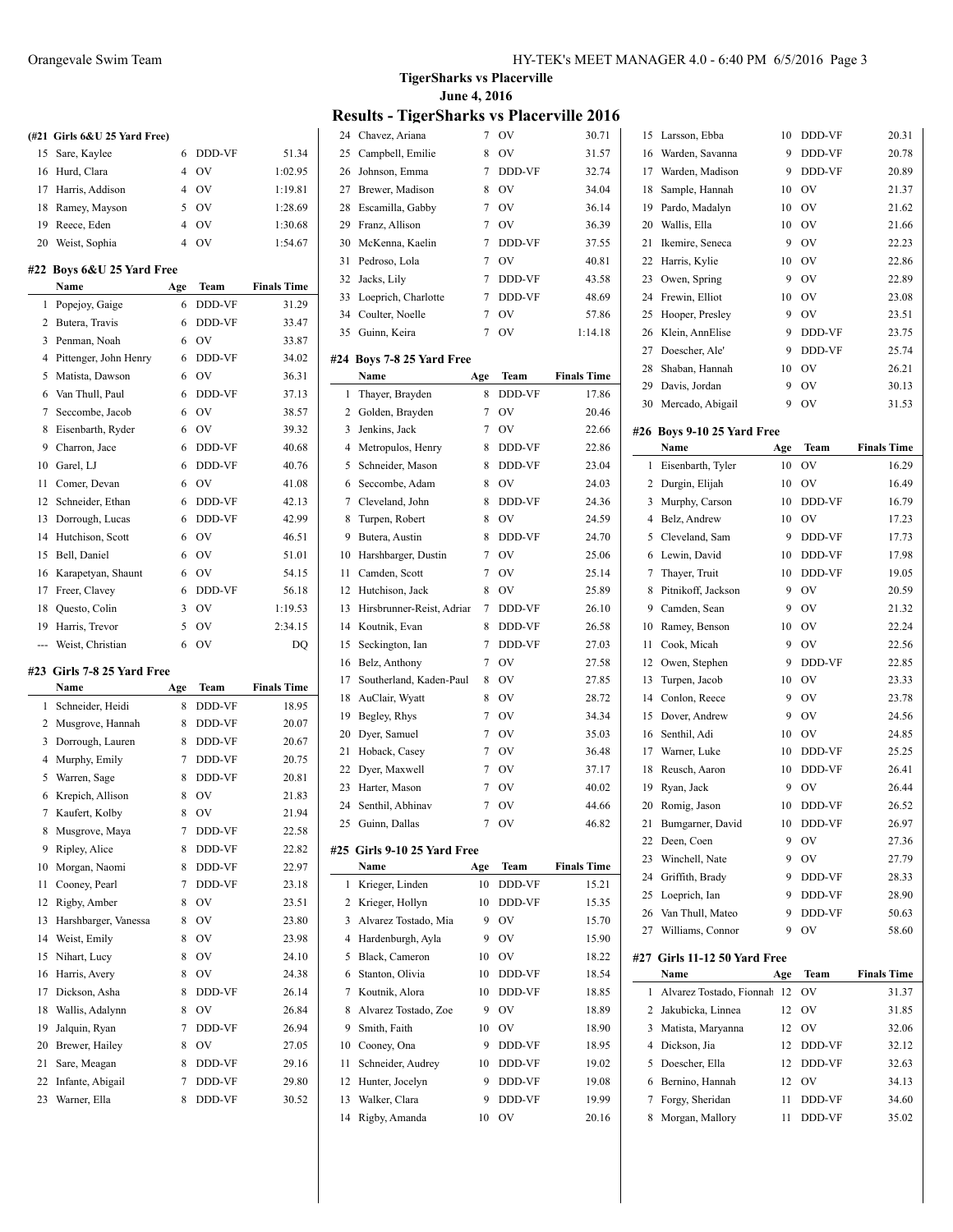|              | (#27 Girls 11-12 50 Yard Free) |     |               |                    |
|--------------|--------------------------------|-----|---------------|--------------------|
|              | 9 Caron, Ava                   | 12  | <b>OV</b>     | 35.31              |
|              | 10 Cantwell, Melissa           | 11  | DDD-VF        | 35.73              |
|              | 11 Solis, Luisa                | 12  | <b>OV</b>     | 36.01              |
| 12           | Folsom, Elisha                 | 12  | DDD-VF        | 36.68              |
| 13           | Bumgarner, Fiona               | 12  | DDD-VF        | 37.08              |
|              | 14 Cleveland, Abigail          | 11  | DDD-VF        | 40.43              |
| 15           | Hansen, Joelle                 | 11  | OV            | 40.46              |
| 16           | Romig, Calen                   | 11  | DDD-VF        | 42.73              |
|              | 17 Fish, Josephine             | 12  | OV            | 44.43              |
| 18           | Pittman, Myra                  | 11  | DDD-VF        | 45.23              |
|              | 19 Hirst, Gwyneth              | 12  | OV            | 51.52              |
|              | #28 Boys 11-12 50 Yard Free    |     |               |                    |
|              | Name                           | Age | Team          | <b>Finals Time</b> |
| $\mathbf{1}$ | Owen, Daniel                   | 12  | <b>DDD-VF</b> | 31.78              |
| 2            | Williams, Cole                 | 11  | <b>OV</b>     | 32.49              |
| 3            | Cox, Owen                      | 11  | DDD-VF        | 34.02              |
| 4            | Sallee, Benjamin               | 11  | DDD-VF        | 34.27              |
| 5            | Heinzen, Deklan                | 11  | <b>OV</b>     | 34.45              |
| 6            | Cahill, Patrick                | 12  | <b>OV</b>     | 34.56              |
| 7            | Nihart. Chris                  | 12  | <b>OV</b>     | 36.41              |
| 8            | Maguire, Liam                  | 11  | DDD-VF        | 37.35              |
| 9            | Penman, Logan                  | 12  | <b>OV</b>     | 37.75              |
| 10           | Carroll, Seamus                | 11  | DDD-VF        | 38.49              |
| 11           | Gabrielli, Marcello            | 11  | OV            | 40.46              |
| 12           | Miller, Bob                    | 11  | <b>OV</b>     | 40.65              |
| 13           | Bath, James                    | 12  | DDD-VF        | 40.84              |
| 14           | Salerno, Elias                 | 11  | OV            | 40.99              |
| 15           | Nicita, Kai                    | 11  | DDD-VF        | 43.66              |
| 16           | Johnson, Blake                 | 11  | DDD-VF        | 44.04              |
| 17           | Fear, Austin                   | 11  | OV            | 44.17              |
| 18           | Conlon, Riley                  | 12  | <b>OV</b>     | 44.66              |
| 19           | Begley, Zane                   | 11  | <b>OV</b>     | 47.14              |
| 20           | AuClair, Matthew               | 11  | <b>OV</b>     | 49.06              |
| 21           | Labelle, Jacob                 | 11  | <b>OV</b>     | 54.60              |
| 22           | Rodgers, Donovan               | 11  | DDD-VF        | 1:10.21            |
|              | #29 Girls 13-14 50 Yard Free   |     |               |                    |
|              | Name                           | Age | Team          | Finals Time        |
| 1            | Freer, Jordan                  | 13  | DDD-VF        | 28.38              |
| 2            | Williams-Herron, Skyler        | 14  | OV            | 29.86              |
| 3            | Pagliaro, Greysha              | 14  | OV            | 29.90              |
| 4            | Wilhelms, Isabella             | 13  | OV            | 30.29              |
| 5            | Atkins, Nihna                  | 14  | DDD-VF        | 30.30              |
| 6            | Lomatchinski, Kathy            | 14  | DDD-VF        | 30.78              |
| 7            | Cox, Lilli                     | 13  | DDD-VF        | 31.67              |
| 8            | Weist, Julia                   | 13  | OV            | 33.15              |
| 9            | Sanders, Abby                  | 13  | DDD-VF        | 33.21              |
| 10           | Maguire, Annabel               | 13  | DDD-VF        | 33.24              |
| 11           | Coulter, Catherine             | 14  | OV            | 34.54              |
| 12           | Carroll, Quinn                 | 14  | DDD-VF        | 34.80              |
| 13           | Krieger, Sadie                 | 13  | DDD-VF        | 35.04              |
| 14           | Guth, Corinne                  | 13  | DDD-VF        | 36.09              |

 Walker, Charlotte 13 DDD-VF 36.89 Cook, Corrina 13 OV 40.79 **TigerSharks vs Placerville June 4, 2016**

### **Results - TigerSharks vs Placerville 2016**

| 17             | Stanton, Sarah                 | 13  | DDD-VF         | 43.84              |  |  |
|----------------|--------------------------------|-----|----------------|--------------------|--|--|
|                | #30 Boys 13-14 50 Yard Free    |     |                |                    |  |  |
|                | Name                           | Age | Team           | <b>Finals Time</b> |  |  |
| 1              | Dorrough, Logan                | 13  | <b>DDD-VF</b>  | 31.85              |  |  |
| 2              | Fish, Jackson                  | 14  | OV             | 32.15              |  |  |
| 3              | Taylor, Joshua                 | 14  | DDD-VF         | 32.51              |  |  |
| $\overline{4}$ | Olalde, Gabriel                | 13  | OV             | 37.00              |  |  |
| 5              | Summerhays, Hunter             | 13  | OV             | 40.60              |  |  |
| 6              | McCarthy, Gabriel              | 13  | OV             | 41.16              |  |  |
| #31            | Girls 15-18 50 Yard Free       |     |                |                    |  |  |
|                | Name                           | Age | Team           | <b>Finals Time</b> |  |  |
| 1              | Maguire, Violet                | 16  | DDD-VF         | 28.23              |  |  |
| 2              | Bishop, Catherine              | 16  | DDD-VF         | 28.44              |  |  |
| 3              | Bush, Hanna                    | 15  | DDD-VF         | 29.62              |  |  |
| 4              | Hudak, Jana                    | 16  | DDD-VF         | 32.50              |  |  |
| 5              | Fish, Grace                    | 15  | OV             | 33.44              |  |  |
| 6              | Lomatchinski, Mary             | 16  | DDD-VF         | 34.96              |  |  |
| 7              | Warren, Katelyn                | 17  | O <sub>V</sub> | 38.08              |  |  |
|                |                                |     |                |                    |  |  |
| #32            | <b>Boys 15-18 50 Yard Free</b> |     |                |                    |  |  |
|                | Name                           | Age | Team           | <b>Finals Time</b> |  |  |
| 1              | Neeley, Cam                    | 18  | DDD-VF         | 23.61              |  |  |
| 2              | Dill, David Arthur             | 16  | OV             | 24.93              |  |  |
| 3              | Taylor, Philip                 | 15  | DDD-VF         | 26.35              |  |  |
| 4              | Beilgard, Austin               | 16  | OV             | 26.95              |  |  |
| 5              | Zapata, Wade                   | 15  | OV             | 27.46              |  |  |
| 6              | Pesce, Carson                  | 15  | <b>DDD-VF</b>  | 27.91              |  |  |
| 7              | Zapata, Jesse                  | 17  | OV             | 28.13              |  |  |
| 8              | DeBortoli, Zachary             | 18  | OV             | 28.36              |  |  |
| 9              | Matthews, Garrett              | 16  | DDD-VF         | 28.69              |  |  |
| 10             | Dunn, Brennan                  | 17  | DDD-VF         | 29.79              |  |  |
| 11             | Atkins, Joshua                 | 17  | DDD-VF         | 30.10              |  |  |
| 12             | Dill, David Laroy              | 15  | OV             | 34.70              |  |  |
| 13             | Bumgarner, Isaac               | 16  | DDD-VF         | 36.91              |  |  |
| 14             | Arnold, Brandon                | 16  | DDD-VF         | 37.08              |  |  |
|                | #33 Girls 6&U 25 Yard Back     |     |                |                    |  |  |
|                | Name                           | Age | Team           | <b>Finals Time</b> |  |  |
| 1              | Sare, Kaylee                   | 6   | DDD-VF         | 21.79              |  |  |
|                | 2 Korfmann, Ellie              |     | 6 OV           | 30.85              |  |  |
| 3              | Reece, Nova                    | 6   | OV             | 31.98              |  |  |
| 4              | Turner, Ellis                  | 6   | OV             | 33.15              |  |  |
| 5              | Daugherty, Darby               | 6   | DDD-VF         | 34.64              |  |  |
| 6              | Whitnack, Saylor               | 6   | OV             | 36.35              |  |  |
| 7              | Little, Meredith               | 6   | DDD-VF         | 37.09              |  |  |
| 8              | Metropulos, Charlotte          | 6   | DDD-VF         | 37.56              |  |  |
| 9              | Kearney, Aurora                | 6   | OV             | 38.60              |  |  |
| 10             | Puryear, Cali                  | 5   | OV             | 42.05              |  |  |
| 11             | Heinzen, Gwyndolin             | 6   | OV             | 45.47              |  |  |
| 12             | Klein, Jillian                 | 6   | DDD-VF         | 49.56              |  |  |
| 13             | Albert, Norah                  | 6   | OV             | 51.58              |  |  |
| 14             | Pratt, Carly                   | 5   | DDD-VF         | 55.43              |  |  |
|                |                                |     |                |                    |  |  |
| #34            | Boys 6&U 25 Yard Back<br>Name  | Age | Team           | <b>Finals Time</b> |  |  |
| 1              | Butera, Travis                 | 6   | DDD-VF         | 33.68              |  |  |
|                |                                |     |                |                    |  |  |

| 2          | Eisenbarth, Ryder          | 6             | OV        | 36.95              |
|------------|----------------------------|---------------|-----------|--------------------|
| 3          | Seccombe, Jacob            | 6             | OV        | 37.89              |
| 4          | Garel, LJ                  | 6             | DDD-VF    | 40.84              |
| 5          | Pittenger, John Henry      | 6             | DDD-VF    | 43.96              |
| 6          | Charron, Jace              | 6             | DDD-VF    | 44.90              |
| 7          | Matista, Dawson            | 6             | OV        | 49.15              |
| 8          | Penman, Noah               | 6             | OV        | 49.23              |
| 9          | Popejoy, Gaige             | 6             | DDD-VF    | 54.79              |
| 10         | Schneider, Ethan           | 6             | DDD-VF    | 1:05.01            |
| 11         | Dorrough, Lucas            | 6             | DDD-VF    | 1:05.79            |
| 12         | Harris, Trevor             | 5             | OV        | 1:10.68            |
|            | --- Hutchison, Scott       | 6             | OV        | DQ                 |
|            | --- Karapetyan, Shaunt     | 6             | OV        | DQ                 |
|            | --- Freer, Clavey          | 6             | DDD-VF    | DQ                 |
|            |                            |               |           |                    |
|            | #35 Girls 7-8 25 Yard Back |               |           |                    |
|            | Name                       | Age           | Team      | <b>Finals Time</b> |
| 1          | Frazer, Emma               | 8             | DDD-VF    | 21.20              |
| 2          | Yost, Maggie               | 8             | DDD-VF    | 24.26              |
| 3          | Nihart, Lucy               | 8             | OV        | 24.68              |
| 4          | Warren, Sage               | 8             | DDD-VF    | 25.86              |
| 5          | Schneider, Heidi           | 8             | DDD-VF    | 26.56              |
| 6          | Coulter, Leigh Ann         | 8             | OV        | 27.86              |
| 7          | Weist, Emily               | 8             | OV        | 28.07              |
| 8          | Rigby, Amber               | 8             | OV        | 28.56              |
| 9          | Morgan, Naomi              | 8             | DDD-VF    | 29.07              |
| 10         | Whitnack, Charlee          | 8             | <b>OV</b> | 29.36              |
| 11         | Brewer, Hailey             | 8             | OV        | 29.72              |
| 12         | Murphy, Emily              | 7             | DDD-VF    | 29.82              |
| 13         | Jalquin, Ryan              | 7             | DDD-VF    | 30.04              |
| 14         | Larsson, Miley             | 8             | DDD-VF    | 31.15              |
| 15         | Chavez, Ariana             | 7             | OV        | 31.36              |
| 16         | Ripley, Alice              | 8             | DDD-VF    | 31.44              |
| 17         | Harshbarger, Vanessa       | 8             | OV        | 32.08              |
| 18         | Dickson, Asha              | 8             | DDD-VF    | 32.92              |
| 19         | Pedroso, Lola              | 7             | OV        | 34.28              |
| 20         | Brewer, Madison            | 8             | OV        | 34.42              |
| 21         | Mercer, Nikki              | 7             | OV        | 37.38              |
| 22         | Johnson, Emma              | 7             | DDD-VF    | 38.79              |
|            | 23 McKenna, Kaelin         | $\mathcal{I}$ | DDD-VF    | 43.43              |
| 24         | Campbell, Emilie           | 8             | OV        | 43.78              |
| 25         | Loeprich, Charlotte        | 7             | DDD-VF    | 46.33              |
| 26         | Escamilla, Gabby           | 7             | OV        | 47.10              |
| 27         | Jacks, Lily                | 7             | DDD-VF    | 47.15              |
| 28         | Coulter, Noelle            | 7             | OV        | 49.82              |
| 29         | Guinn, Keira               | 7             | OV        | 55.63              |
| ---        | Warner, Ella               | 8             | DDD-VF    | DQ                 |
|            | Wallis, Adalynn            | 8             | OV        | D <sub>O</sub>     |
| ---<br>--- | Franz, Allison             | 7             | OV        | DQ                 |
|            |                            |               |           |                    |
|            | #36 Boys 7-8 25 Yard Back  |               |           |                    |
|            | Name                       | Age           | Team      | <b>Finals Time</b> |
| 1          | Thayer, Brayden            | 8             | DDD-VF    | 22.31              |
| 2          | Tran, Nicolas              | 8             | OV        | 24.49              |
| 3          | Hornsby, Finn              | 7             | DDD-VF    | 26.91              |
|            |                            |               |           |                    |
| 4          | Seccombe, Adam             | 8             | ov        | 27.04              |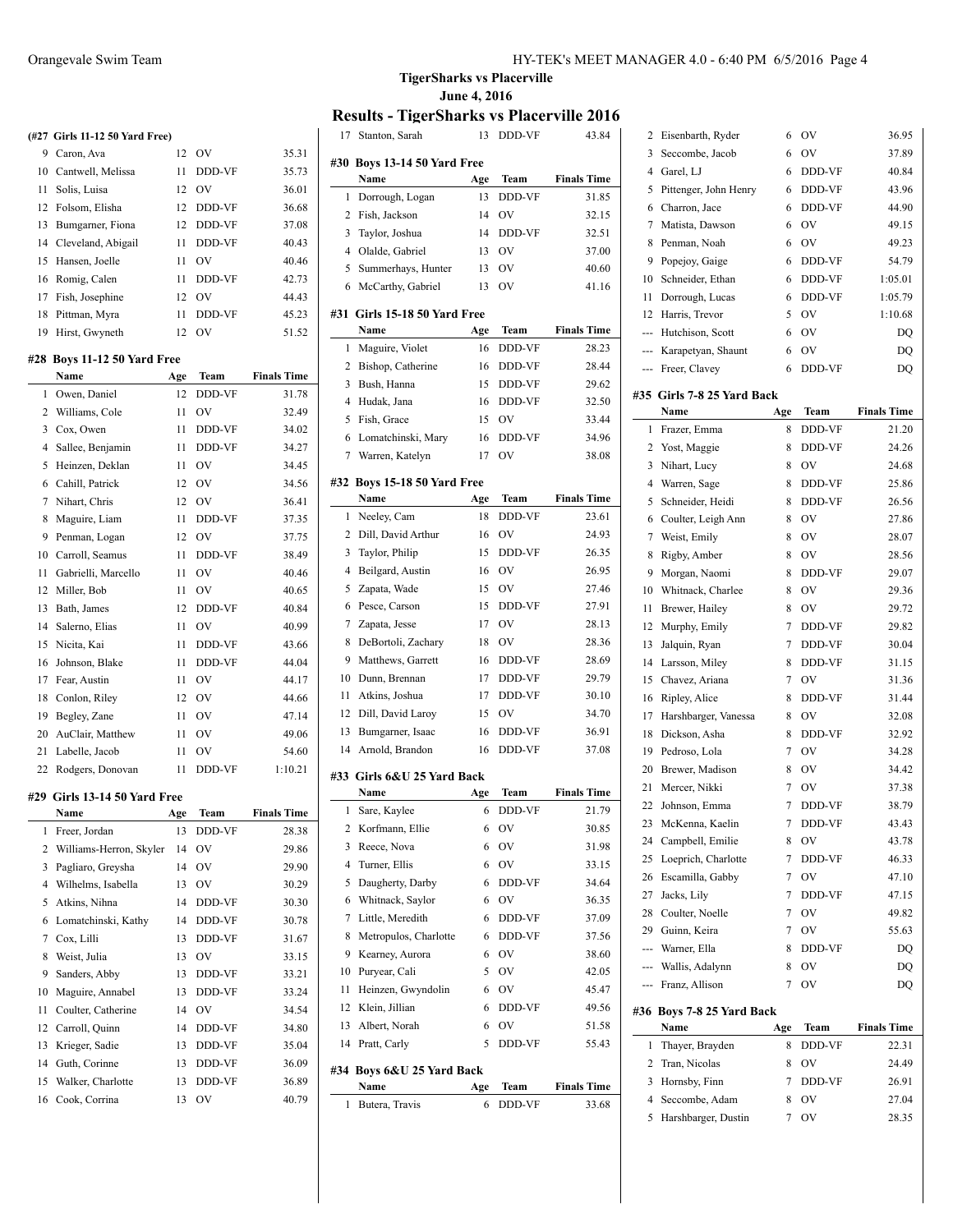|  |  |  |  |  | (#36 Boys 7-8 25 Yard Back) |
|--|--|--|--|--|-----------------------------|
|--|--|--|--|--|-----------------------------|

| 6   | Butera, Austin            | 8 | DDD-VF         | 28.80 |
|-----|---------------------------|---|----------------|-------|
| 7   | AuClair, Wyatt            | 8 | O <sub>V</sub> | 29.69 |
| 8   | Metropulos, Henry         | 8 | <b>DDD-VF</b>  | 30.15 |
| 9   | Koutnik, Evan             | 8 | DDD-VF         | 30.18 |
| 10  | Hirsbrunner-Reist, Adriar | 7 | DDD-VF         | 30.20 |
| 11  | Montgomery, Colin         | 8 | OV             | 32.23 |
| 12  | Cleveland, John           | 8 | DDD-VF         | 32.75 |
| 13  | Ramey, Emerson            | 7 | OV             | 33.14 |
| 14  | Begley, Rhys              | 7 | OV             | 36.38 |
| 15  | Hutchison, Jack           | 8 | OV             | 39.26 |
| 16  | Schofield, Jackson        | 8 | OV             | 40.58 |
| 17  | Belz, Anthony             | 7 | OV             | 41.79 |
| 18  | Seckington, Ian           | 7 | <b>DDD-VF</b>  | 43.76 |
| 19  | Senthil, Abhinav          | 7 | OV             | 50.53 |
| 20  | Harter, Mason             | 7 | OV             | 59.50 |
|     | Guinn, Dallas             | 7 | OV             | DQ    |
| --- | Turpen, Robert            | 8 | OV             | DO    |

# **#37 Girls 9-10 25 Yard Back**

|              | #37 Girls 9-10 25 Yard Back |     |                     |                    |
|--------------|-----------------------------|-----|---------------------|--------------------|
|              | Name                        | Age | Team                | <b>Finals Time</b> |
| $\mathbf{1}$ | Krieger, Hollyn             | 10  | DDD-VF              | 18.87              |
| 2            | Benedetto, Caylee           | 10  | DDD-VF              | 20.93              |
| 3            | Alvarez Tostado, Mia        | 9   | OV                  | 21.01              |
| 4            | Black, Cameron              | 10  | OV                  | 21.96              |
| 5            | Lewin, Audrey               | 9   | DDD-VF              | 22.08              |
| 6            | Hardenburgh, Ayla           | 9   | OV                  | 22.11              |
| 7            | Franz, Courtney             | 10  | OV                  | 22.81              |
| 8            | Yost, Betsy                 | 10  | DDD-VF              | 22.92              |
| 9            | Stevens, Brooklind          | 10  | DDD-VF              | 23.76              |
| 10           | Infante, Lillian            | 10  | DDD-VF              | 23.88              |
| 11           | Bernino, Lucy               | 10  | $\overline{\rm OV}$ | 24.00              |
| 12           | Rigby, Amanda               | 10  | OV                  | 24.28              |
| 13           | Hunter, Jocelyn             | 9   | DDD-VF              | 24.39              |
| 14           | Cooney, Ona                 | 9   | DDD-VF              | 24.72              |
| 15           | Larsson, Ebba               | 10  | DDD-VF              | 25.16              |
| 16           | Alvarez Tostado, Zoe        | 9   | OV                  | 25.24              |
| 17           | Ikemire, Seneca             | 9   | OV                  | 27.71              |
| 18           | Owen, Spring                | 9   | OV                  | 28.96              |
| 19           | Warden, Savanna             | 9   | <b>DDD-VF</b>       | 29.37              |
| 20           | Hooper, Presley             | 9   | OV                  | 29.68              |
| 21           | Mercado, Abigail            | 9   | OV                  | 29.80              |
| 22           | Shaban, Hannah              | 10  | OV                  | 30.35              |
| 23           | Klein, AnnElise             | 9   | DDD-VF              | 30.51              |
| 24           | Warden, Madison             | 9   | DDD-VF              | 34.75              |
|              |                             |     |                     |                    |

### **#38 Boys 9-10 25 Yard Back**

|   | Name                 | Age | Team           | <b>Finals Time</b> |
|---|----------------------|-----|----------------|--------------------|
| 1 | Weist, Ronnie        | 10  | OV             | 22.89              |
|   | 2 Garel, Lincoln     | 9   | <b>DDD-VF</b>  | 25.22              |
| 3 | Loeprich, Ian        | 9   | <b>DDD-VF</b>  | 25.27              |
|   | 4 Pitnikoff, Jackson | 9   | O <sub>V</sub> | 25.49              |
|   | 5 Camden, Sean       | 9   | O <sub>V</sub> | 26.07              |
| 6 | Williams, Connor     | 9   | OV             | 27.57              |
|   | Bumgarner, David     | 10  | DDD-VF         | 28.43              |
| 8 | Senthil, Adi         | 10  | OV             | 28.82              |

**TigerSharks vs Placerville June 4, 2016 Results - TigerSharks vs Placerville 2016**

|                | Dover, Andrew                               | 9         | OV           | 29.58              |
|----------------|---------------------------------------------|-----------|--------------|--------------------|
| 10             | Owen, Stephen                               | 9         | DDD-VF       | 30.34              |
| 11             | Romig, Jason                                | 10        | DDD-VF       | 31.21              |
| 12             | Reusch, Aaron                               | 10        | DDD-VF       | 31.50              |
| 13             | Conlon, Reece                               | 9         | OV           | 31.75              |
| 14             | Turpen, Jacob                               | 10        | OV           | 31.95              |
| 15             | Griffith, Brady                             | 9         | DDD-VF       | 33.84              |
| 16             | Winchell, Nate                              | 9         | OV           | 34.42              |
| 17             | Ryan, Jack                                  | 9         | OV           | 36.09              |
| 18             | Deen, Coen                                  | 9         | OV           | 37.08              |
| 19             | Pardo, Joseph                               | 9         | OV           | 55.06              |
|                | #39 Girls 11-12 50 Yard Back                |           |              |                    |
|                | Name                                        | Age       | Team         | <b>Finals Time</b> |
| 1              | Folsom, Elisha                              | 12        | DDD-VF       | 39.83              |
| 2              | Doescher, Ella                              | 12        | DDD-VF       | 41.04              |
| 3              | Karapetyan, Ruzanna                         | 12        | OV           | 43.80              |
| $\overline{4}$ | Griffith, Eriah                             | 12        | DDD-VF       | 44.54              |
| 5              | Ryan, Paige                                 | 12        | OV           | 44.79              |
| 6              | Kline, Morgan                               | 11        | DDD-VF       | 45.01              |
| 7              | Cantwell, Melissa                           | 11        | DDD-VF       | 47.32              |
| 8              | Hansen, Joelle                              | 11        | OV           | 48.50              |
| 9              | Kliewer, Shav                               | 11        | OV           | 51.37              |
| 10             | Cammarota, Emma                             | 11        | OV           | 53.64              |
| 11             | Pittman, Myra                               | 11        | DDD-VF       | 59.55              |
| ---            | Hirst, Gwyneth                              | 12        | OV           | DQ                 |
|                | #40 Boys 11-12 50 Yard Back                 |           |              |                    |
|                |                                             |           |              |                    |
|                | Name                                        |           | Team         | <b>Finals Time</b> |
| 1              | Gabrielli, Marcello                         | Age<br>11 | OV           | 48.58              |
| 2              | Salerno, Elias                              | 11        | OV           | 50.81              |
| 3              | Johnson, Blake                              | 11        | DDD-VF       | 52.36              |
| $\overline{4}$ |                                             | 11        | OV           |                    |
| 5              | Begley, Zane<br>Conlon, Riley               | 12        | OV           | 53.53<br>54.76     |
| 6              | Miller, Bob                                 | 11        | OV           | 55.14              |
| 7              | Nicita, Kai                                 | 11        | DDD-VF       | 58.61              |
| 8              |                                             |           | OV           |                    |
| 9              | AuClair, Matthew<br>Rodgers, Donovan        | 11<br>11  | DDD-VF       | 1:05.34            |
| 10             | Labelle, Jacob                              | 11        | OV           | 1:06.92<br>1:12.87 |
| ---            | Nihart, Chris                               | 12        | OV           | DQ                 |
|                |                                             |           | 11 OV        |                    |
|                | Fear, Austin                                |           |              | DQ                 |
|                | #41 Girls 13-14 50 Yard Back<br><b>Name</b> |           | Team         | <b>Finals Time</b> |
| 1              |                                             | Age<br>13 |              |                    |
| 2              | Kline, Haley                                | 14        | DDD-VF       | 33.50              |
|                | Hardenburgh, Alaina                         | 14        | OV           | 34.06              |
| 3<br>4         | Benedetto, Jaymie                           | 14        | DDD-VF       | 37.91              |
|                | Lomatchinski, Kathy                         |           | DDD-VF       | 40.08              |
| 5              | Sanders, Abby<br>Pellegrini, Lizziee        | 13<br>14  | DDD-VF<br>OV | 42.37              |
| 6              |                                             |           |              | 43.56              |
| 7              | Weist, Julia                                | 13        | OV           | 45.07              |
| 8              | Guth, Corinne                               | 13        | DDD-VF       | 48.34              |
| 9              | Walker, Charlotte                           | 13        | DDD-VF       | 49.21              |
| 10<br>11       | Stanton, Sarah<br>Cook, Corrina             | 13<br>13  | DDD-VF<br>OV | 54.66<br>1:00.81   |

| #42 | Boys 13-14 50 Yard Back             |                |        |                    |
|-----|-------------------------------------|----------------|--------|--------------------|
|     | Name                                | Age            | Team   | <b>Finals Time</b> |
| 1   | Heinzen, Trayton                    | 14             | OV     | 39.57              |
| 2   | Fish, Jackson                       | 14             | OV     | 47.05              |
| 3   | Olalde, Gabriel                     | 13             | OV     | 51.03              |
| 4   | McCarthy, Gabriel                   | 13             | OV     | 52.27              |
| --- | Summerhays, Hunter                  | 13             | OV     | DO                 |
| --- | Taylor, Joshua                      | 14             | DDD-VF | DQ                 |
|     | Rosenberger, Vincent                | 14             | OV     | DQ                 |
|     | #43  Girls 15-18 50 Yard Back       |                |        |                    |
|     | Name                                | Age            | Team   | <b>Finals Time</b> |
| 1   | Bush, Hanna                         | 15             | DDD-VF | 36.83              |
| 2   | Arnold, Katlyn                      | 16             | DDD-VF | 38.93              |
| 3   | Fish, Grace                         | 15             | OV     | 39.45              |
| 4   | Warren, Katelyn                     | 17             | OV     | 44.76              |
| --- | Lomatchinski, Mary                  | 16             | DDD-VF | DQ                 |
|     |                                     |                |        |                    |
|     | #44 Boys 15-18 50 Yard Back<br>Name | Age            | Team   | <b>Finals Time</b> |
| 1   | Neeley, Cam                         | 18             | DDD-VF | 27.22              |
| 2   | DeBortoli, Bryan                    | 17             | OV     | 28.68              |
| 3   | Zapata, Jesse                       | 17             | OV     | 33.22              |
| 4   | Watkins, Nick                       | 15             | DDD-VF | 34.48              |
| 5   | Matthews, Garrett                   | 16             | DDD-VF | 35.89              |
| 6   | Taylor, Philip                      | 15             | DDD-VF | 37.38              |
| 7   | Dunn, Brennan                       | 17             |        |                    |
| 8   |                                     |                | DDD-VF | 39.53              |
|     | Bumgarner, Isaac                    | 16             | DDD-VF | 40.61              |
| 9   | Weist, David                        | 15             | OV     | 41.32              |
| 10  | Coulter, Joshua                     | 16             | OV     | 42.68              |
| 11  | Dalton, Christopher                 | 16             | OV     | 44.79              |
| --- | Dill, David Laroy                   | 15             | OV     | DQ                 |
| --- | Arnold, Brandon                     | 16             | DDD-VF | DQ                 |
|     | #45 Girls 7-8 25 Yard Breast        |                |        |                    |
|     | Name                                | Age            | Team   | <b>Finals Time</b> |
| 1   | Kaufert, Kolby                      | 8              | OV     | 28.06              |
| 2   | Tran, Sarah                         | 7              | OV     | 31.11              |
| 3   | Yost, Maggie                        | 8              | DDD-VF | 31.36              |
| 4   | Cooney, Pearl                       | 7              | DDD-VF | 33.72              |
| 5   | Musgrove, Maya                      | $\overline{7}$ | DDD-VF | 33.90              |
| 6   | Harris, Avery                       | 8              | OV     | 34.73              |
| 7   | Dorrough, Lauren                    | 8              | DDD-VF | 37.01              |
| 8   | Rigby, Amber                        | 8              | OV     | 40.60              |
| 9   | Dickson, Asha                       | 8              | DDD-VF | 40.76              |
| 10  | Larsson, Miley                      | 8              | DDD-VF | 46.35              |
| 11  | Mercer, Nikki                       | 7              | OV     | 50.58              |
| --- | Hurd, Carolyn                       | 7              | OV     | DQ                 |
| --- | Pedroso, Lola                       | 7              | OV     | DQ                 |
| --- | Whitnack, Charlee                   | 8              | OV     | DQ                 |
| --- | Infante, Abigail                    | 7              | DDD-VF | DQ                 |
| --- | Warner, Ella                        | 8              | DDD-VF | DQ                 |
| --- | Musgrove, Hannah                    | 8              | DDD-VF | DQ                 |
| --- | Harshbarger, Vanessa                | 8              | OV     | DQ                 |
|     | Loeprich, Charlotte                 | 7              | DDD-VF | DQ                 |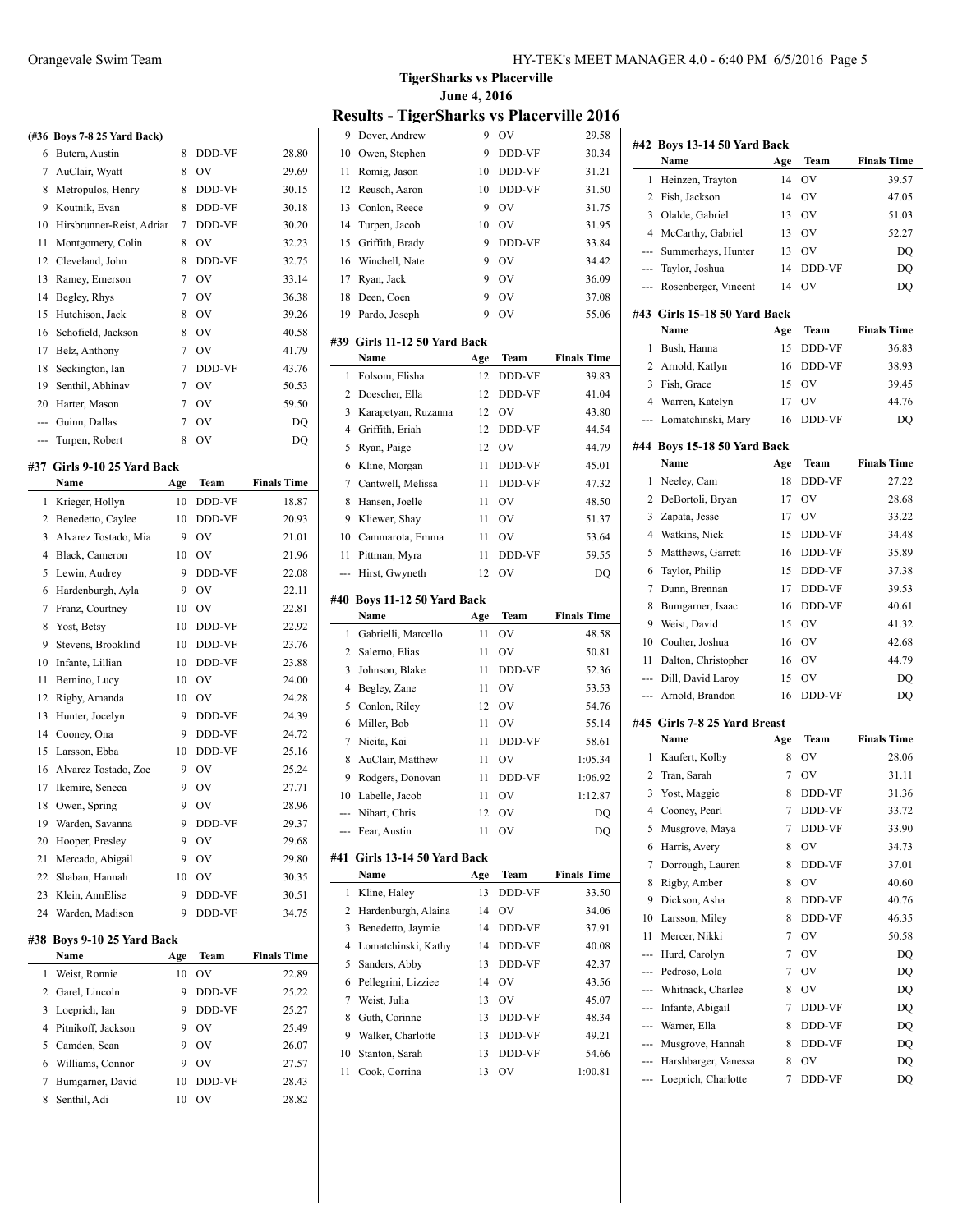|     | #46 Boys 7-8 25 Yard Breast<br>Name | Age            | Team      | <b>Finals Time</b> |
|-----|-------------------------------------|----------------|-----------|--------------------|
| 1   | Pratt, Cole                         | 8              | DDD-VF    | 26.58              |
| 2   | Butera, Austin                      | 8              | DDD-VF    | 27.88              |
| 3   | Ramey, Emerson                      | 7              | <b>OV</b> | 30.29              |
| 4   |                                     | 8              | <b>OV</b> | 31.27              |
|     | Tran, Nicolas                       |                |           |                    |
| 5   | Cleveland, John                     | 8              | DDD-VF    | 32.04              |
| 6   | Montgomery, Colin                   | 8              | <b>OV</b> | 38.54              |
| 7   | Schofield, Jackson                  | 8              | <b>OV</b> | 43.19              |
| 8   | Hoback, Casey                       | $\overline{7}$ | OV        | 59.32              |
| --- | Begley, Rhys                        | 7              | <b>OV</b> | DQ                 |
| --- | Puryear, Will                       | 8              | <b>OV</b> | DQ                 |
| --- | Thayer, Brayden                     | 8              | DDD-VF    | DQ                 |
| --- | Seccombe, Adam                      | 8              | <b>OV</b> | DQ                 |
|     | --- Seckington, Ian                 | 7              | DDD-VF    | DQ                 |
|     | --- Southerland, Kaden-Paul         | 8              | OV        | DQ                 |
|     | --- Penman, Wyatt                   | 7              | OV        | DQ                 |
|     | #47 Girls 9-10 25 Yard Breast       |                |           |                    |
|     | Name                                | Age            | Team      | <b>Finals Time</b> |
| 1   | Hornsby, Avery                      | 9              | DDD-VF    | 20.98              |
| 2   | Jenkins, Anna                       | 10             | <b>OV</b> | 21.76              |
| 3   | Tran, Theresa                       | 10             | OV        | 21.90              |
| 4   | Yost, Betsy                         | 10             | DDD-VF    | 23.69              |
| 5   | Hardenburgh, Ayla                   | 9              | <b>OV</b> | 23.89              |
| 6   | Hunter, Jocelyn                     | 9              | DDD-VF    | 26.05              |
| 7   | Stevens, Brooklind                  | 10             | DDD-VF    | 26.93              |
| 8   | Schneider, Audrey                   | 10             | DDD-VF    | 27.07              |
| 9   | Koutnik, Alora                      | 10             | DDD-VF    | 27.11              |
| 10  | Franz, Courtney                     | 10             | <b>OV</b> | 27.68              |
| 11  | Infante, Lillian                    | 10             | DDD-VF    | 28.17              |
| 12  | Wallis, Ella                        | 10             | <b>OV</b> | 28.25              |
| 13  | Walker, Clara                       | 9              | DDD-VF    | 30.03              |
| 14  | Klein, AnnElise                     | 9              | DDD-VF    | 30.57              |
| 15  | Nihart, Allie                       | 10             | <b>OV</b> | 34.79              |
| --- | Frewin, Elliot                      | 10             | <b>OV</b> | DQ                 |
|     | --- Warden, Savanna                 | 9              | DDD-VF    | DQ                 |
| --- | Pardo, Madalyn                      | 10             | <b>OV</b> | DQ                 |
|     |                                     |                |           |                    |
| #48 | Boys 9-10 25 Yard Breast            |                |           |                    |
|     | Name                                | Age            | Team      | <b>Finals Time</b> |
| 1   | Lewin, David                        | 10             | DDD-VF    | 21.35              |
| 2   | Lopez, Cruz                         | 9              | DDD-VF    | 22.19              |
| 3   | Weist, Ronnie                       | 10             | OV        | 24.19              |
| 4   | Smith, Brennan                      | 10             | OV        | 25.66              |
| 5   | Eisenbarth, Tyler                   | 10             | OV        | 25.80              |
| 6   | Ramey, Benson                       | 10             | OV        | 26.02              |
| 7   | Thayer, Truit                       | $10\,$         | DDD-VF    | 27.39              |
| 8   | Penman, Bode                        | 10             | OV        | 29.10              |
| 9   | Pitnikoff, Jackson                  | 9              | OV        | 30.28              |
| 10  | Cook, Micah                         | 9              | OV        | 34.51              |
| 11  | Mercer, Brandon                     | 9              | OV        | 34.97              |
| 12  | Loeprich, Ian                       | 9              | DDD-VF    | 54.52              |

--- Bumgarner, David 10 DDD-VF DQ --- Owen, Stephen 9 DDD-VF DQ --- Van Thull, Mateo 9 DDD-VF DQ

**TigerSharks vs Placerville June 4, 2016**

 $\overline{a}$ 

 $\overline{a}$ 

 $\overline{a}$ 

# **Results - TigerSharks vs Placerville 2016**

|     | Garel, Lincoln                           | 9         | DDD-VF        | DQ                 |
|-----|------------------------------------------|-----------|---------------|--------------------|
|     | Griffith, Brady                          | 9         | DDD-VF        | DQ                 |
|     | #49 Girls 11-12 50 Yard Breast<br>Name   |           | Team          | <b>Finals Time</b> |
| 1   | Jakubicka, Linnea                        | Age<br>12 | ov            | 42.92              |
| 2   |                                          | 11        |               |                    |
|     | Forgy, Sheridan                          |           | DDD-VF        | 42.95              |
| 3   | Karapetyan, Ruzanna                      | 12        | OV            | 46.16              |
| 4   | Alvarez Tostado, Fionnah                 | 12        | OV            | 46.42              |
| 5   | Matista, Maryanna                        | 12        | OV            | 48.36              |
| 6   | Morgan, Mallory                          | 11        | DDD-VF        | 53.21              |
| 7   | Brackett, Christalina                    | 11        | OV            | 1:00.66            |
| 8   | Cammarota, Emma                          | 11        | OV            | 1:07.57            |
| --- | Hansen, Joelle                           | 11        | OV            | DQ                 |
| --- | Bernino, Hannah                          | 12        | OV            | DQ                 |
| --- | Bumgarner, Fiona                         | 12        | DDD-VF        | DQ                 |
|     | --- Romig, Calen                         | 11        | DDD-VF        | DQ                 |
| --- | Cantwell, Melissa                        | 11        | DDD-VF        | DQ                 |
| #50 | <b>Boys 11-12 50 Yard Breast</b><br>Name |           | Team          | <b>Finals Time</b> |
| 1   | Coulter, James                           | Age<br>12 | OV            | 42.41              |
| 2   | Heinzen, Deklan                          | 11        | OV            |                    |
| 3   |                                          | 12        |               | 43.08              |
|     | Scollay, Cody                            |           | OV            | 46.39              |
| 4   | Sallee, Benjamin                         | 11        | <b>DDD-VF</b> | 46.69              |
| 5   | Cahill, Patrick                          | 12        | OV            | 47.26              |
| 6   | Bishop, Christopher                      | 11        | DDD-VF        | 47.35              |
| 7   | de Gaust, Alex                           | 11        | DDD-VF        | 48.52              |
| 8   | Matista, Matthew                         | 11        | OV            | 48.97              |
| 9   | Johnson, Blake                           | 11        | DDD-VF        | 55.35              |
| 10  | Maguire, Liam                            | 11        | DDD-VF        | 57.92              |
| 11  | Carroll, Seamus                          | 11        | DDD-VF        | 1:00.15            |
| 12  | Rodgers, Donovan                         | 11        | DDD-VF        | 1:00.90            |
| 13  | Gabrielli, Marcello                      | 11        | OV            | 1:02.21            |
| 14  | Bath, James                              | 12        | DDD-VF        | 1:09.19            |
| 15  | AuClair, Matthew                         | 11        | OV            | 1:11.91            |
| --- | Begley, Zane                             | 11        | OV            | DQ                 |
| --- | Miller, Bob                              | 11        | OV            | DQ                 |
| --- | Cox, Owen                                | 11        | DDD-VF        | DQ                 |
| --- | Fear, Austin                             | 11        | OV            | DQ                 |
| #51 | Girls 13-14 50 Yard Breast               |           |               |                    |
|     | Name                                     | Age       | Team          | <b>Finals Time</b> |
| 1   | Pagliaro, Greysha                        | 14        | OV            | 36.34              |
| 2   | Hardenburgh, Alaina                      | 14        | OV            | 38.25              |
| 3   | Atkins, Nihna                            | 14        | DDD-VF        | 39.11              |
| 4   | Kline, Haley                             | 13        | DDD-VF        | 39.78              |
| 5   | Lomatchinski, Kathy                      | 14        | DDD-VF        | 41.12              |
| 6   | Carroll, Quinn                           | 14        | DDD-VF        | 43.54              |
| 7   | Maguire, Annabel                         | 13        | DDD-VF        | 43.63              |
| 8   | Stanton, Sarah                           | 13        | DDD-VF        | 48.87              |
| 9   | Krieger, Sadie                           | 13        | DDD-VF        | 49.26              |
| 10  | Pellegrini, Lizziee                      | 14        | OV            | 52.29              |
| 11  | Wilson, Katelyn                          | 13        | OV            | 52.46              |
| 12  | Guth, Corinne                            | 13        | DDD-VF        | 53.96              |
| 13  | Smith, Hailee                            | 13        | OV            | 54.72              |
|     |                                          |           |               |                    |

| #52 | <b>Boys 13-14 50 Yard Breast</b> |     |              |                    |
|-----|----------------------------------|-----|--------------|--------------------|
|     | Name                             | Age | Team         | <b>Finals Time</b> |
| 1   | Dorrough, Logan                  | 13  | DDD-VF       | 42.09              |
| 2   | Taylor, Joshua                   | 14  | DDD-VF       | 50.54              |
| --- | Kliewer, Evan                    | 14  | OV           | X35.97             |
| --- | Summerhays, Hunter               | 13  | OV           | DQ                 |
| --- | McCarthy, Gabriel                | 13  | OV           | DQ                 |
|     |                                  |     |              |                    |
|     | #53  Girls 15-18 50 Yard Breast  |     |              |                    |
|     | Name                             | Age | Team         | <b>Finals Time</b> |
| 1   | Salerno, Bean                    | 16  | DDD-VF       | 36.87              |
| 2   | DeBortoli, Natasha               | 17  | OV           | 38.05              |
| 3   | Bishop, Catherine                | 16  | DDD-VF       | 39.09              |
| 4   | Lomatchinski, Mary               | 16  | DDD-VF       | 41.22              |
| 5   | Arnold, Katlyn                   | 16  | DDD-VF       | 51.58              |
| 6   | Warren, Katelyn                  | 17  | OV           | 1:00.83            |
| #54 | Boys 15-18 50 Yard Breast        |     |              |                    |
|     | Name                             | Age | Team         | <b>Finals Time</b> |
| 1   | Savino, Jack                     | 15  | DDD-VF       | 33.38              |
| 2   | Biegel, Mason                    | 15  | DDD-VF       | 33.48              |
| 3   | DeBortoli, Zachary               | 18  | OV           | 34.43              |
|     |                                  |     |              |                    |
| 4   | Atkins, Joshua                   | 17  | DDD-VF<br>OV | 36.02              |
| 5   | Caron, Reed                      | 15  |              | 36.85              |
| 6   | Zapata, Wade                     | 15  | OV           | 37.40              |
| 7   | Beilgard, Austin                 | 16  | OV           | 38.99              |
| 8   | Weist, David                     | 15  | OV           | 41.91              |
| 9   | Bumgarner, Isaac                 | 16  | DDD-VF       | 44.46              |
| 10  | Arnold, Brandon                  | 16  | DDD-VF       | 48.96              |
| 11  | Dill, David Laroy                | 15  | OV           | 50.08              |
|     | #55 Girls 7-8 50 Yard Free       |     |              |                    |
|     | Name                             | Age | Team         | <b>Finals Time</b> |
| 1   | Frazer, Emma                     | 8   | DDD-VF       | 40.81              |
| 2   | Musgrove, Hannah                 | 8   | DDD-VF       | 43.71              |
| 3   | Krepich, Allison                 | 8   | OV           | 45.17              |
| 4   | Dorrough, Lauren                 | 8   | DDD-VF       | 50.13              |
| 5   | Coulter, Leigh Ann               | 8   | OV           | 50.84              |
| 6   | Musgrove, Maya                   | 7   | DDD-VF       | 51.62              |
| 7   | Tran, Sarah                      | 7   | OV           | 53.71              |
| 8   | Cooney, Pearl                    | 7   | DDD-VF       | 54.78              |
| 9   | Ripley, Alice                    | 8   | DDD-VF       | 55.38              |
| 10  | Weist, Emily                     | 8   | OV           | 56.33              |
| 11  | Wallis, Adalynn                  | 8   | OV           | 1:01.79            |
| 12  | Brewer, Hailey                   | 8   | OV           | 1:03.40            |
| 13  | Chavez. Ariana                   | 7   | OV           | 1:15.83            |
| 14  | Johnson, Emma                    | 7   | DDD-VF       | 1:16.76            |
| 15  | Campbell, Emilie                 | 8   | OV           | 1:18.39            |
| 16  | Franz, Allison                   | 7   | OV           | 1:19.25            |
| 17  | Hurd, Carolyn                    | 7   | OV           | 1:19.93            |
|     |                                  |     |              |                    |
| 18  | Brewer, Madison                  | 8   | OV           | 1:20.08            |
| 19  | Mercer, Nikki                    | 7   | OV           | 1:20.37            |
| 20  | Coulter, Noelle                  | 7   | OV           | 2:19.19            |
| 21  | Guinn, Keira                     | 7   | OV           | 2:47.98            |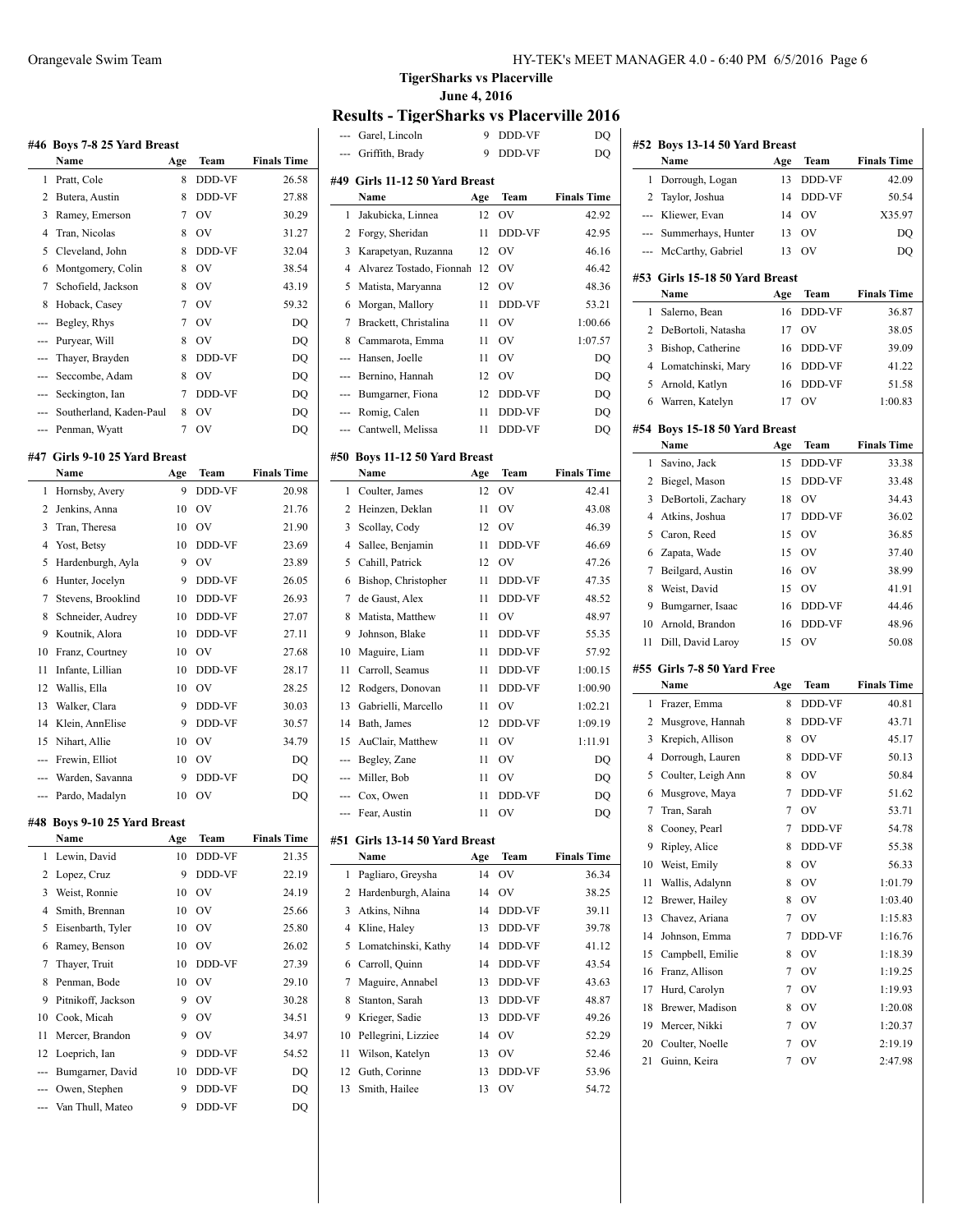|     | #56 Boys 7-8 50 Yard Free<br>Name | Age | Team        | <b>Finals Time</b> |
|-----|-----------------------------------|-----|-------------|--------------------|
| 1   | Pratt, Cole                       | 8   | DDD-VF      | 40.77              |
| 2   | Tran, Nicolas                     | 8   | OV          | 43.54              |
| 3   | Golden, Brayden                   | 7   | OV          | 46.71              |
| 4   | Hornsby, Finn                     | 7   | DDD-VF      | 47.02              |
| 5   | Schneider, Mason                  | 8   | DDD-VF      | 47.68              |
| 6   | Ramey, Emerson                    | 7   | <b>OV</b>   | 53.76              |
| 7   | Montgomery, Colin                 | 8   | <b>OV</b>   | 54.44              |
| 8   | Jenkins, Jack                     | 7   | <b>OV</b>   | 57.09              |
| 9   | Turpen, Robert                    | 8   | OV          | 58.70              |
| 10  | Hutchison, Jack                   | 8   | <b>OV</b>   | 1:00.11            |
| 11  | Belz, Anthony                     | 7   | <b>OV</b>   | 1:01.78            |
| 12  | Penman, Wyatt                     | 7   | <b>OV</b>   | 1:07.33            |
| 13  | Southerland, Kaden-Paul           | 8   | <b>OV</b>   | 1:09.25            |
| 14  | AuClair, Wyatt                    | 8   | <b>OV</b>   | 1:10.56            |
| 15  | Harter, Mason                     | 7   | <b>OV</b>   | 1:39.12            |
| 16  | Senthil, Abhinav                  | 7   | <b>OV</b>   | 1:41.99            |
|     | 17 Guinn, Dallas                  | 7   | OV          | 1:48.15            |
|     | Camden, Scott                     | 7   | OV          |                    |
| --- |                                   |     |             | DQ                 |
| #57 | Girls 9-10 50 Yard Free           |     |             |                    |
|     | Name                              | Age | Team        | <b>Finals Time</b> |
| 1   | Krieger, Linden                   | 10  | DDD-VF      | 33.86              |
| 2   | Hartwick, Sara                    | 9   | OV          | 35.64              |
| 3   | Jenkins, Anna                     | 10  | <b>OV</b>   | 36.04              |
| 4   | Benedetto, Caylee                 | 10  | DDD-VF      | 37.47              |
| 5   | Smith, Faith                      | 10  | <b>OV</b>   | 39.09              |
| 6   | Alvarez Tostado, Zoe              | 9   | <b>OV</b>   | 42.24              |
| 7   | Nihart, Allie                     | 10  | <b>OV</b>   | 42.26              |
| 8   | Cooney, Ona                       | 9   | DDD-VF      | 42.27              |
| 9   | Stanton, Olivia                   | 10  | DDD-VF      | 43.09              |
| 10  | Franz, Courtney                   | 10  | <b>OV</b>   | 44.81              |
| 11  | Black, Cameron                    | 10  | <b>OV</b>   | 45.75              |
| 12  | Beil, Megan                       | 10  | OV          | 47.81              |
| 13  | Wallis, Ella                      | 10  | OV          | 48.31              |
| 14  | Sample, Hannah                    | 10  | <b>OV</b>   | 49.77              |
| 15  | Infante, Lillian                  | 10  | DDD-VF      | 50.21              |
| 16  | Shaban, Hannah                    | 10  | OV          | 51.90              |
| 17  | Frewin, Elliot                    | 10  | OV          | 52.10              |
| 18  | Harris, Kylie                     | 10  | OV          | 52.57              |
| 19  | Ikemire, Seneca                   | 9   | OV          | 54.30              |
| 20  | Owen, Spring                      | 9   | OV          | 54.91              |
| 21  | Pardo, Madalyn                    | 10  | OV          | 55.39              |
| 22  | Hooper, Presley                   | 9   | OV          | 1:01.64            |
| 23  | Mercado, Abigail                  | 9   | OV          | 1:09.58            |
| 24  | Davis, Jordan                     | 9   | OV          | 1:10.80            |
|     |                                   |     |             |                    |
| #58 | Boys 9-10 50 Yard Free<br>Name    | Age | <b>Team</b> | <b>Finals Time</b> |
|     |                                   |     |             |                    |
| 1   | Durgin, Elijah                    | 10  | OV          | 36.62              |
| 2   | Golden, Nathaniel                 | 9   | OV          | 37.91              |
| 3   | Belz, Andrew                      | 10  | OV          | 38.27              |
| 4   | Smith, Brennan                    | 10  | OV          | 40.18              |
| 5   | Freer, Sawyer                     | 10  | DDD-VF      | 41.58              |
| 6   | Cleveland, Sam                    | 9   | DDD-VF      | 41.75              |

**TigerSharks vs Placerville June 4, 2016**

## **Results - TigerSharks vs Placerville 2016**

| 7              | Penman, Bode                         | 10       | OV            | 43.36              |
|----------------|--------------------------------------|----------|---------------|--------------------|
| 8              | Cook, Micah                          | 9        | <b>OV</b>     | 50.36              |
| 9              | Ramey, Benson                        | 10       | <b>OV</b>     | 50.66              |
| 10             | Mercer, Brandon                      | 9        | OV            | 51.25              |
| 11             | Dover, Andrew                        | 9        | OV            | 54.17              |
| 12             | Senthil, Adi                         | 10       | <b>OV</b>     | 54.83              |
| 13             | Romig, Jason                         | 10       | DDD-VF        | 55.13              |
| 14             | Reusch, Aaron                        | 10       | DDD-VF        | 57.27              |
| 15             | Williams, Connor                     | 9        | OV            | 1:01.55            |
| 16             | Ryan, Jack                           | 9        | OV            | 1:02.40            |
| 17             | Deen, Coen                           | 9        | OV            | 1:09.73            |
| 18             | Van Thull, Mateo                     | 9        | DDD-VF        | 1:59.39            |
| ---            | Conlon, Reece                        | 9        | OV            | DO                 |
| #59            | Girls 11-12 100 Yard Free            |          |               |                    |
|                | Name                                 | Age      | Team          | <b>Finals Time</b> |
| 1              | Dickson, Jia                         | 12       | DDD-VF        | 1:14.06            |
| 2              | Kline, Morgan                        | 11       | DDD-VF        | 1:21.52            |
| 3              | Caron, Ava                           | 12       | OV            | 1:23.04            |
| $\overline{4}$ | Solis, Luisa                         | 12       | OV            | 1:26.51            |
| 5              | Morgan, Mallory                      | 11       | DDD-VF        | 1:27.02            |
| 6              | Ryan, Paige                          | 12       | OV            | 1:27.13            |
| 7              | Cleveland, Abigail                   | 11       | DDD-VF        | 1:34.91            |
| 8              | Kliewer, Shay                        | 11       | <b>OV</b>     | 1:35.68            |
| 9              | Fish, Josephine                      | 12       | <b>OV</b>     | 1:38.43            |
| 10             | Brackett, Christalina                | 11       | <b>OV</b>     | 1:41.91            |
| 11             | Cammarota, Emma                      | 11       | OV            | 1:43.27            |
| 12             | Hirst, Gwyneth                       | 12       | OV            | 2:07.87            |
|                |                                      |          |               |                    |
|                |                                      |          |               |                    |
| #60            | <b>Boys 11-12 100 Yard Free</b>      |          |               |                    |
|                | Name                                 | Age      | Team          | <b>Finals Time</b> |
| 1              | Black, Ethan                         | 12       | OV            | 1:11.31            |
| 2              | Benedetto, Jayson                    | 12       | DDD-VF        | 1:12.73            |
| 3              | Williams, Cole                       | 11       | <b>OV</b>     | 1:14.51            |
| 4              | Owen, Daniel                         | 12       | DDD-VF        | 1:15.83            |
| 5              | Matista, Matthew                     | 11       | <b>OV</b>     | 1:19.95            |
| 6              | Carroll, Seamus                      | 11       | DDD-VF        | 1:25.59            |
| 7              | Penman, Logan                        | 12       | <b>OV</b>     | 1:25.97            |
| 8              | Salerno, Elias                       | 11       | OV            | 1:34.90            |
| 9              | Bath, James                          | 12       | <b>DDD-VF</b> | 1:37.69            |
| 10             | Conlon, Riley                        | 12       | OV            | 1:41.73            |
| 11             | Nicita, Kai                          | 11       | DDD-VF        | 1:42.12            |
| 12             | Labelle, Jacob                       | 11       | OV            | 2:17.46            |
| #61            | <b>Girls 13-14 100 Yard Free</b>     |          |               |                    |
|                | Name                                 | Age      | Team          | <b>Finals Time</b> |
| 1              | Freer, Jordan                        | 13       | DDD-VF        | 1:04.35            |
| 2              | Wilhelms, Isabella                   | 13       | OV            | 1:09.16            |
| 3              | Pagliaro, Greysha                    | 14       | OV            | 1:09.59            |
| 4              | Cox, Lilli                           | 13       | DDD-VF        | 1:12.63            |
| 5              | Atkins, Nihna                        | 14       | DDD-VF        | 1:13.00            |
| 6              | Sanders, Abby                        | 13       | DDD-VF        | 1:19.39            |
| 7              | Wilson, Katelyn                      | 13       | OV            | 1:19.62            |
| 8              | Walker, Charlotte                    | 13       | DDD-VF        | 1:21.20            |
| 9              | Barton, Brianna                      | 14       | DDD-VF        | 1:22.87            |
| 10<br>11       | Pellegrini, Lizziee<br>Smith, Hailee | 14<br>13 | OV<br>OV      | 1:26.59<br>1:28.44 |

 $\frac{1}{2}$ 

 $\sim$ 

| 12    | Cook, Corrina                 | 13  | OV             | 1:32.46            |
|-------|-------------------------------|-----|----------------|--------------------|
|       | #62 Boys 13-14 100 Yard Free  |     |                |                    |
|       | Name                          | Age | Team           | <b>Finals Time</b> |
| 1     | Kliewer, Evan                 | 14  | OV             | 1:04.67            |
| 2     | Leos, Karson                  | 14  | DDD-VF         | 1:08.44            |
| 3     | Rosenberger, Vincent          | 14  | OV             | 1:10.92            |
| 4     | Olalde, Gabriel               | 13  | OV             | 1:27.42            |
|       | #63 Girls 15-18 100 Yard Free |     |                |                    |
|       | Name                          | Age | Team           | <b>Finals Time</b> |
| 1     | Maguire, Violet               | 16  | <b>DDD-VF</b>  | 1:04.58            |
| 2     | Stinson, Amanda               | 15  | O <sub>V</sub> | 1:09.76            |
| 3     | Hudak, Jana                   | 16  | DDD-VF         | 1:10.02            |
| 4     | Fish, Grace                   | 15  | OV             | 1:16.05            |
| 5     | Arnold, Jacqueline            | 16  | DDD-VF         | 1:16.13            |
| 6     | Arnold, Katlyn                | 16  | DDD-VF         | 1:19.88            |
|       | #64 Boys 15-18 100 Yard Free  |     |                |                    |
|       | Name                          | Age | Team           | <b>Finals Time</b> |
| 1     | Neeley, Cam                   | 18  | DDD-VF         | 52.32              |
| 2     | Beilgard, Austin              | 16  | OV             | 59.69              |
| 3     | Watkins, Nick                 | 15  | DDD-VF         | 1:02.30            |
| 4     | Pesce, Carson                 | 15  | DDD-VF         | 1:02.42            |
| 5     | Zapata, Wade                  | 15  | OV             | 1:04.73            |
| 6     | Taylor, Philip                | 15  | DDD-VF         | 1:04.93            |
| 7     | DeBortoli, Zachary            | 18  | OV             | 1:06.01            |
| 8     | Dalton, Christopher           | 16  | OV             | 1:10.53            |
| 9     | Weist, David                  | 15  | OV             | 1:14.42            |
| 10    | Coulter, Joshua               | 16  | OV             | 1:23.66            |
|       | #65 Girls 7-8 25 Yard Fly     |     |                |                    |
|       | Name                          | Age | Team           | <b>Finals Time</b> |
| 1     | Frazer, Emma                  | 8   | DDD-VF         | 20.83              |
| 2     | Warren, Sage                  | 8   | DDD-VF         | 24.96              |
| 3     | Schneider, Heidi              | 8   | DDD-VF         | 25.21              |
| 4     | Yost, Maggie                  | 8   | DDD-VF         | 27.75              |
| 5     | Morgan, Naomi                 | 8   | DDD-VF         | 29.68              |
| 6     | Kaufert, Kolby                | 8   | OV             | 29.74              |
| 7     | Nihart, Lucy                  | 8   | OV             | 30.81              |
| 8     | Krepich, Allison              | 8   | OV             | 31.57              |
| 9     | Tran, Sarah                   | 7   | ov             | 34.55              |
| 10    | Coulter, Leigh Ann            | 8   | ov             | 34.89              |
| 11    | Murphy, Emily                 | 7   | DDD-VF         | 35.15              |
| 12    | Harris, Avery                 | 8   | OV             | 35.51              |
| ---   | Hurd, Carolyn                 | 7   | OV             | DQ                 |
| ---   | Whitnack, Charlee             | 8   | OV             | DQ                 |
|       | --- Larsson, Miley            | 8   | DDD-VF         | DQ                 |
| $---$ | Infante, Abigail              | 7   | DDD-VF         | DQ                 |
| ---   | Jalquin, Ryan                 | 7   | DDD-VF         | DQ                 |
|       | --- McKenna, Kaelin           | 7   | DDD-VF         | DQ                 |
|       | --- Jacks, Lily               | 7   | DDD-VF         | DQ                 |
|       | #66 Boys 7-8 25 Yard Fly      |     |                |                    |
|       | Name                          | Age | Team           | <b>Finals Time</b> |
| $*1$  | Hornsby, Finn                 | 7   | DDD-VF         | 26.95              |
| *1    | Schneider, Mason              | 8   | DDD-VF         | 26.95              |
| 3     | Jenkins, Jack                 | 7   | ov             | 32.64              |
|       |                               |     |                |                    |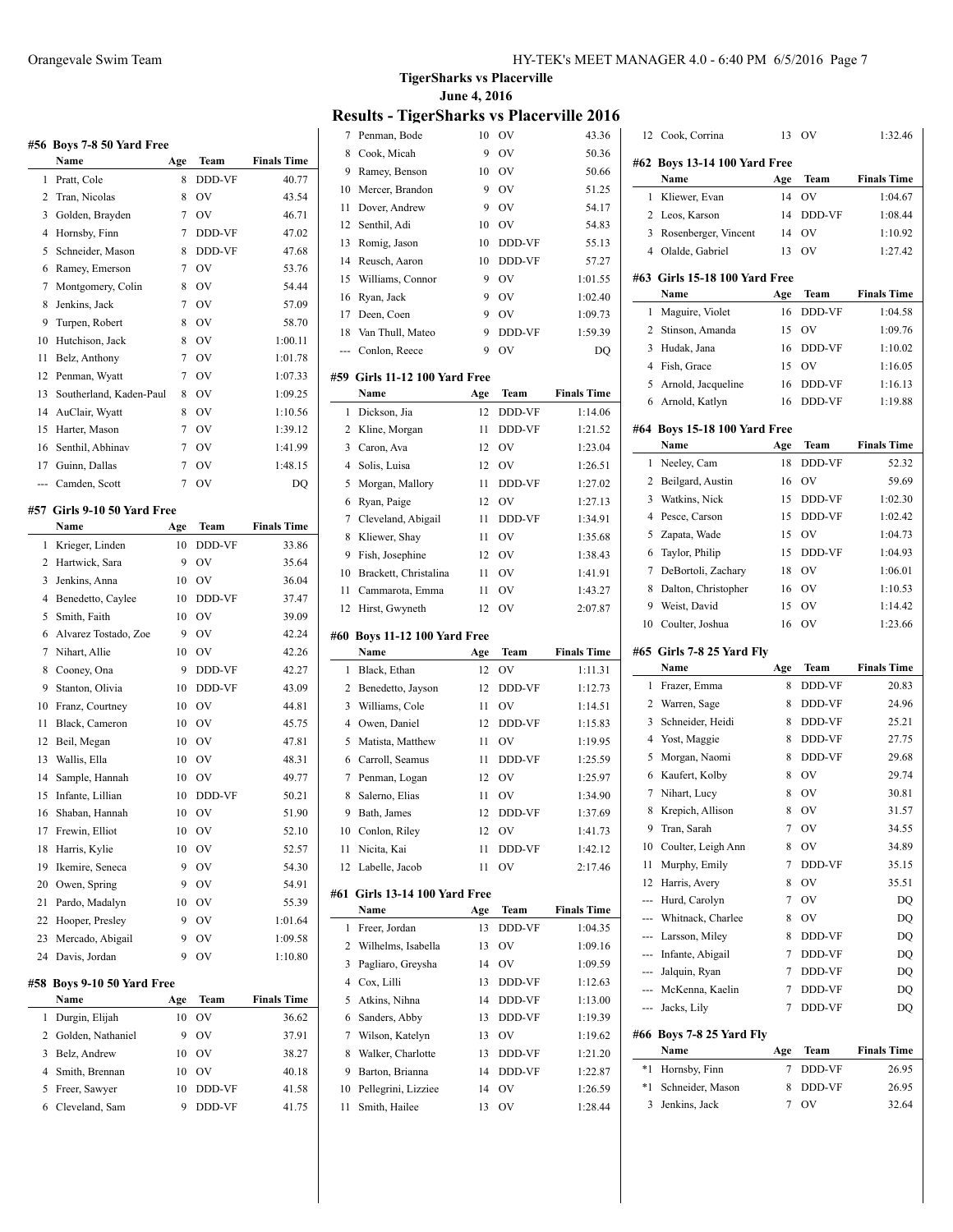| (#66 Boys 7-8 25 Yard Fly)  |   |
|-----------------------------|---|
| 4 Hirsbrunner-Reist, Adriar | 7 |
| *5 Puryear, Will            | 8 |
| *5 Harchbarger Ductin       |   |

| *5 Harshbarger, Dustin | - OV   | 39.95   |
|------------------------|--------|---------|
| 7 Golden, Brayden      | 7 OV   | 1:11.58 |
| --- Schofield, Jackson | – OV   | DO      |
| --- Metropulos, Henry  | DDD-VF | DO      |
| --- Penman, Wyatt      | OV     | DO.     |

4 Hirsbrunner-Reist, Adrian 7 DDD-VF 33.65 OV 39.95

#### **#67 Girls 9-10 25 Yard Fly**

|                | Name                 | Age | Team          | <b>Finals Time</b> |
|----------------|----------------------|-----|---------------|--------------------|
| 1              | Alvarez Tostado, Mia | 9   | <b>OV</b>     | 17.20              |
| $\mathfrak{D}$ | Benedetto, Caylee    | 10  | <b>DDD-VF</b> | 18.47              |
| 3              | Hartwick, Sara       | 9   | OV            | 18.51              |
| 4              | Hornsby, Avery       | 9   | DDD-VF        | 20.27              |
| 5              | Krieger, Hollyn      | 10  | <b>DDD-VF</b> | 20.42              |
| 6              | Tran, Theresa        | 10  | OV            | 21.08              |
| 7              | Lewin, Audrey        | 9   | DDD-VF        | 22.41              |
| 8              | Bernino, Lucy        | 10  | OV            | 22.74              |
| 9              | Koutnik, Alora       | 10  | <b>DDD-VF</b> | 24.66              |
| 10             | Stevens, Brooklind   | 10  | DDD-VF        | 24.73              |
| 11             | Nihart, Allie        | 10  | OV            | 25.12              |
| 12             | Yost, Betsy          | 10  | <b>DDD-VF</b> | 25.99              |
| 13             | Rigby, Amanda        | 10  | OV            | 27.32              |
| 14             | Larsson, Ebba        | 10  | <b>DDD-VF</b> | 28.27              |
| 15             | Beil, Megan          | 10  | OV            | 29.48              |
| 16             | Warden, Madison      | 9   | DDD-VF        | 32.22              |
| ---            | Smith, Faith         | 10  | OV            | DQ                 |
| ---            | Sample, Hannah       | 10  | OV            | DQ                 |

### **#68 Boys 9-10 25 Yard Fly**

|    | Name                | Age | Team           | <b>Finals Time</b> |
|----|---------------------|-----|----------------|--------------------|
|    | 1 Durgin, Elijah    | 10  | OV             | 19.08              |
| 2  | Freer, Sawyer       | 10  | <b>DDD-VF</b>  | 21.18              |
| 3  | Smith, Brennan      | 10  | OV             | 22.24              |
|    | 4 Murphy, Carson    | 10  | <b>DDD-VF</b>  | 22.42              |
|    | 5 Cleveland, Sam    | 9   | <b>DDD-VF</b>  | 22.56              |
| 6  | Belz, Andrew        | 10  | OV             | 23.34              |
| 7  | Lopez, Cruz         | 9   | <b>DDD-VF</b>  | 23.64              |
| 8  | Thaver, Truit       | 10  | <b>DDD-VF</b>  | 23.76              |
| 9  | Camden, Sean        | 9   | O <sub>V</sub> | 28.08              |
| 10 | Golden, Nathaniel   | 9   | OV             | 28.62              |
| 11 | Turpen, Jacob       | 10  | OV             | 37.14              |
|    | --- Pardo, Joseph   | 9   | OV             | DQ                 |
|    | --- Mercer, Brandon | 9   | OV             | DQ                 |

### **#69 Girls 11-12 50 Yard Fly**

| Name                  | Age             | Team           | <b>Finals Time</b>           |
|-----------------------|-----------------|----------------|------------------------------|
| Griffith, Eriah<br>1. | 12              | <b>DDD-VF</b>  | 40.22                        |
| 2 Solis, Luisa        |                 |                | 40.34                        |
| 3 Bernino, Hannah     |                 | O <sub>V</sub> | 40.39                        |
| 4 Folsom, Elisha      |                 |                | 44.81                        |
| 5 Ryan, Paige         | 12              | O <sub>V</sub> | 46.14                        |
| 6 Caron, Ava          | 12 <sub>1</sub> | $_{\rm OV}$    | 46.61                        |
| 7 Forgy, Sheridan     | 11              | <b>DDD-VF</b>  | 46.62                        |
| Kline, Morgan         | 11              | <b>DDD-VF</b>  | 50.16                        |
|                       |                 |                | 12 OV<br>$12 -$<br>12 DDD-VF |

**TigerSharks vs Placerville June 4, 2016**

### **Results - TigerSharks vs Placerville 2016**

| 9              | Kliewer, Shay                 | 11  | OV            | 51.84              |
|----------------|-------------------------------|-----|---------------|--------------------|
| 10             | Pittman, Myra                 | 11  | DDD-VF        | 55.35              |
| 11             | Brackett, Christalina         | 11  | OV            | 59.43              |
| ---            | Romig, Calen                  | 11  | DDD-VF        | DQ                 |
|                |                               |     |               |                    |
|                | #70 Boys 11-12 50 Yard Fly    |     |               |                    |
|                | Name                          | Age | Team          | <b>Finals Time</b> |
| 1              | Black, Ethan                  | 12  | OV            | 34.42              |
| 2              | Coulter, James                | 12  | OV            | 35.40              |
| 3              | Benedetto, Jayson             | 12  | DDD-VF        | 37.44              |
| $\overline{4}$ | Scollay, Cody                 | 12  | OV            | 39.82              |
| 5              | Sallee, Benjamin              | 11  | DDD-VF        | 41.37              |
| 6              | Matista, Matthew              | 11  | OV            | 42.57              |
| 7              | Bishop, Christopher           | 11  | DDD-VF        | 42.70              |
| 8              | Williams, Cole                | 11  | OV            | 43.00              |
| 9              | Cahill, Patrick               | 12  | OV            | 46.74              |
| 10             | Cox, Owen                     | 11  | DDD-VF        | 48.22              |
| 11             | de Gaust, Alex                | 11  | DDD-VF        | 48.52              |
| 12             | Penman, Logan                 | 12  | OV            | 50.65              |
| 13             | Owen, Daniel                  | 12  | DDD-VF        | 52.85              |
| ---            | Nihart, Chris                 | 12  | OV            | DQ                 |
|                | #71 Girls 13-14 50 Yard Fly   |     |               |                    |
|                | Name                          | Age | Team          | <b>Finals Time</b> |
| 1              | Williams-Herron, Skyler       | 14  | OV            | 31.77              |
| 2              | Freer, Jordan                 | 13  | DDD-VF        | 32.26              |
| 3              | Hardenburgh, Alaina           | 14  | OV            | 34.01              |
| 4              | Benedetto, Jaymie             | 14  | DDD-VF        | 34.21              |
| 5              | Coulter, Catherine            | 14  | OV            | 38.15              |
| 6              | Weist, Julia                  | 13  | OV            | 41.93              |
| 7              | Carroll, Quinn                | 14  | DDD-VF        | 43.28              |
| 8              | Wilson, Katelyn               | 13  | OV            | 44.20              |
| 9              | Barton, Brianna               | 14  | <b>DDD-VF</b> | 45.40              |
| 10             | Smith, Hailee                 | 13  | OV            | 46.46              |
|                | #72 Boys 13-14 50 Yard Fly    |     |               |                    |
|                | Name                          | Age | Team          | <b>Finals Time</b> |
| 1              | Kliewer, Evan                 | 14  | OV            | 34.05              |
| 2              | Leos, Karson                  | 14  | DDD-VF        | 38.58              |
| 3              | Rosenberger, Vincent          | 14  | OV            | 40.58              |
| 4              | Fish, Jackson                 |     | 14 OV         | 50.57              |
|                |                               |     |               |                    |
|                | #73  Girls 15-18 50 Yard Fly  |     |               |                    |
|                | Name                          | Age | Team          | <b>Finals Time</b> |
| 1              | Bishop, Catherine             | 16  | DDD-VF        | 30.01              |
| 2              | Maguire, Violet               | 16  | DDD-VF        | 30.41              |
| 3              | DeBortoli, Natasha            | 17  | OV            | 32.29              |
| 4              | Salerno, Bean                 | 16  | DDD-VF        | 35.04              |
| 5              | Stinson, Amanda               | 15  | OV            | 36.96              |
| 6              | Arnold, Jacqueline            | 16  | DDD-VF        | 37.61              |
| #74            | <b>Boys 15-18 50 Yard Fly</b> |     |               |                    |
|                | Name                          | Age | Team          | <b>Finals Time</b> |
| 1              | DeBortoli, Bryan              | 17  | OV            | 25.95              |
| 2              | Biegel, Mason                 | 15  | DDD-VF        | 26.23              |
| 3              | Dill, David Arthur            | 16  | OV            | 29.38              |
| 4              | Savino, Jack                  | 15  | DDD-VF        | 30.30              |
| 5              | Caron, Reed                   | 15  | OV            | 30.81              |
|                |                               |     |               |                    |

| 6 Matthews, Garrett     | 16 DDD-VF | 32.66 |
|-------------------------|-----------|-------|
| 7 Dunn, Brennan         | 17 DDD-VF | 32.72 |
| 8 Zapata, Jesse         | 17 OV     | 34.68 |
| --- Dalton, Christopher | 16 OV     | DO.   |

## **#75 Girls 7-8 100 Yard Free Relay**

|      | Team                                | Relay                | <b>Finals Time</b>     |
|------|-------------------------------------|----------------------|------------------------|
| 1    | DDD-VF                              | А                    | 1:29.80                |
|      | Dorrough, Lauren 8                  | Musgrove, Hannah 8   |                        |
|      | Schneider, Heidi 8                  | Frazer, Emma 8       |                        |
| 2    | <b>DDD-VF</b>                       | B                    | 1:32.57                |
|      | Murphy, Emily 7                     | Warren, Sage 8       |                        |
|      | Yost, Maggie 8                      | Morgan, Naomi 8      |                        |
| 3    | OV                                  | A                    | 1:33.81                |
|      | Whitnack, Charlee 8                 | Kaufert, Kolby 8     |                        |
|      | Tran, Sarah 7                       | Coulter, Leigh Ann 8 |                        |
| 4    | <b>DDD-VF</b>                       | С                    | 1:45.00                |
|      | Ripley, Alice 8                     | Larsson, Miley 8     |                        |
|      | Cooney, Pearl 7                     | Musgrove, Maya 7     |                        |
| 5    | <b>OV</b>                           | С                    | 1:48.99                |
|      | Harris, Avery 8                     | Rigby, Amber 8       |                        |
|      | Harshbarger, Vanessa 8              | Chavez, Ariana 7     |                        |
| 6    | OV                                  | B                    | 1:59.83                |
|      | Krepich, Allison 8                  | Franz, Allison 7     |                        |
|      | Mercer, Nikki 7                     | Hurd, Carolyn 7      |                        |
| 7    | DDD-VF                              | D                    | 2:12.31                |
|      | Jalquin, Ryan 7                     | Dickson, Asha 8      |                        |
|      | Johnson, Emma 7                     | McKenna, Kaelin 7    |                        |
| 8    | OV                                  | F                    | 2:17.67                |
|      | Brewer, Hailey 8                    | Coulter, Noelle 7    |                        |
|      | Escamilla, Gabby 7                  | Weist, Emily 8       |                        |
| 9    | OV                                  | D                    | 2:22.20                |
|      | Nihart, Lucy 8                      | Guinn, Keira 7       |                        |
|      | Wallis, Adalynn 8                   | Brewer, Madison 8    |                        |
|      | #76 Boys 7-8 100 Yard Free Relay    |                      |                        |
|      | Team                                | Relay                | <b>Finals Time</b>     |
| 1    | OV                                  | A                    | 1:26.41                |
|      | Puryear, Will 8                     | Golden, Brayden 7    |                        |
|      | Camden, Scott 7                     | Penman, Wyatt 7      |                        |
| 2    | OV                                  | B                    | 1:38.74                |
|      | Southerland, Kaden-Paul 8           | Jenkins, Jack 7      |                        |
|      | Tran, Nicolas 8                     | Ramey, Emerson 7     |                        |
|      | #77  Girls 9-10 100 Yard Free Relay |                      |                        |
|      | Team                                | Relay                | <b>Finals Time</b>     |
| 1    | DDD-VF                              | А                    | 1:04.85                |
|      | Krieger, Hollyn 10                  | Hornsby, Avery 9     |                        |
|      | Yost, Betsy 10                      | Krieger, Linden 10   |                        |
| *2   | <b>OV</b>                           | A                    | 1:05.36                |
|      | Hartwick, Sara 9                    |                      | Alvarez Tostado, Mia 9 |
|      | Tran, Theresa 10                    | Jenkins, Anna 10     |                        |
| *2   | <b>OV</b>                           | E                    | 1:05.36                |
|      | Sample, Hannah 10                   | Beil, Megan 10       |                        |
|      | Frewin, Elliot 10                   | Franz, Courtney 10   |                        |
| $*4$ |                                     |                      |                        |
|      | <b>OV</b>                           | B                    | 1:13.16                |
|      | Nihart, Allie 10                    |                      | Alvarez Tostado, Zoe 9 |
|      | Black, Cameron 10                   | Hardenburgh, Ayla 9  |                        |